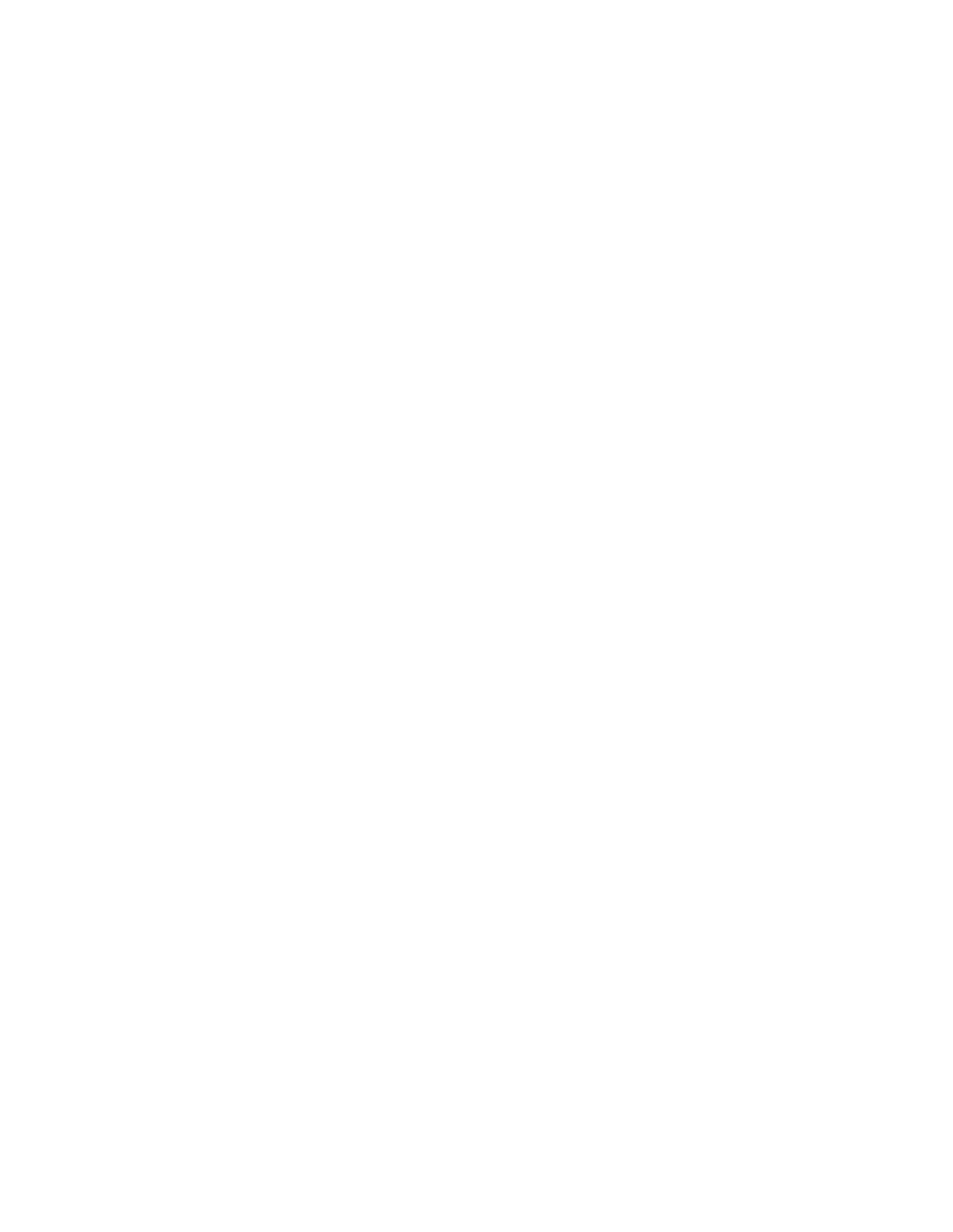### **Table of Contents**

| Prior Grand Jury Reports on Light Rail Development in Orange County7          |
|-------------------------------------------------------------------------------|
|                                                                               |
|                                                                               |
|                                                                               |
| Orange County and Light Rail Development, Analysis and Political Reality 9    |
| Orange County and Light Rail Development, a Change in Leadership and Focus 12 |
|                                                                               |
| The OC Streetcar Project Connecting Santa Ana and Garden Grove  16            |
| The City of Anaheim and the Anaheim Rapid Connection (ARC) Project 18         |
|                                                                               |
|                                                                               |
|                                                                               |
|                                                                               |
|                                                                               |
|                                                                               |
|                                                                               |
|                                                                               |
|                                                                               |
| Appendix B: Transit Options, Metrics Analysis by Selected City33              |
|                                                                               |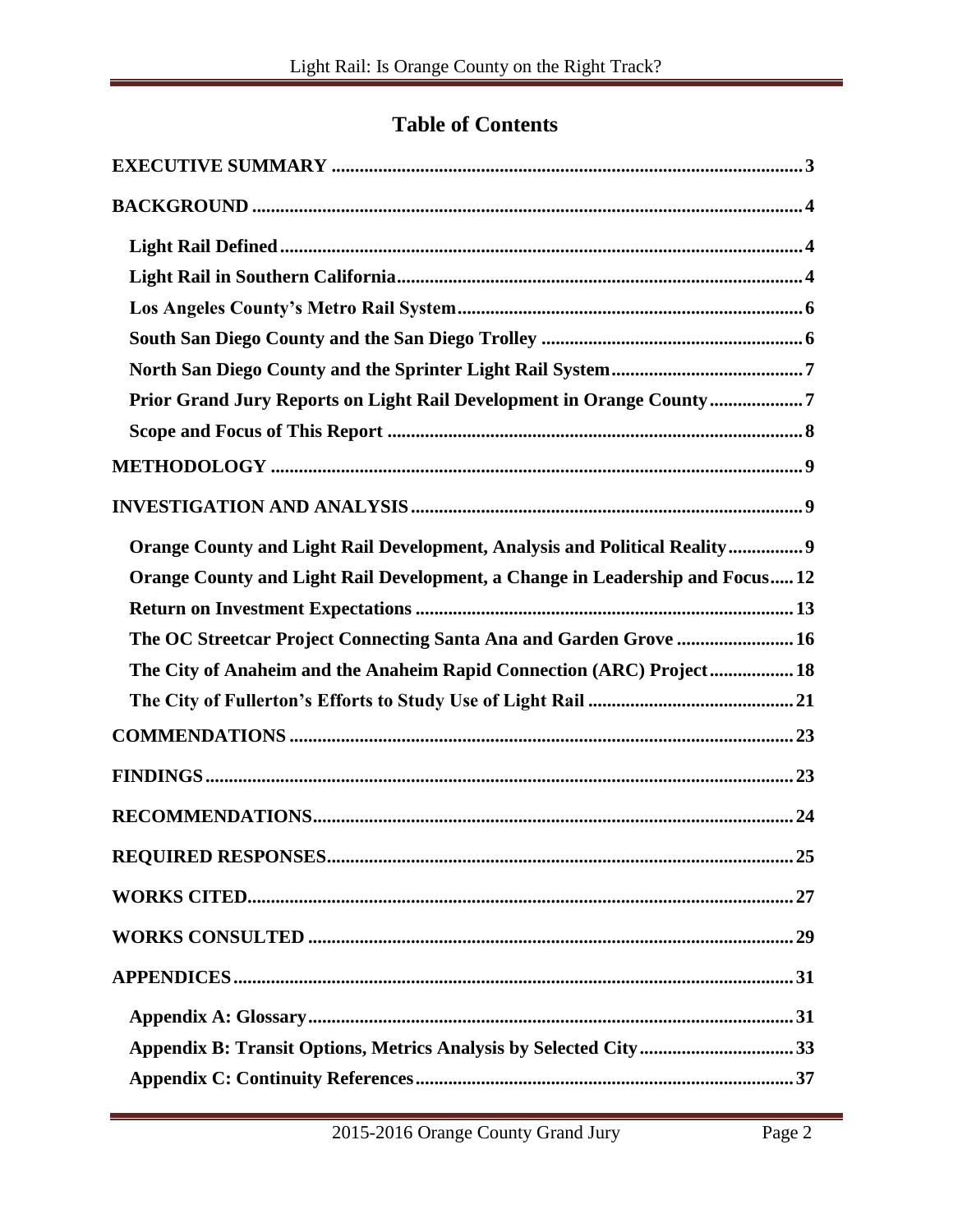### <span id="page-3-0"></span>**EXECUTIVE SUMMARY**

From the end of World War II until 2003 there was little interest in Orange County for any kind of light rail system that could link high density cities with other rail services, or even with each other. The old Pacific Electric (PE) light rail system which had linked Los Angeles with Orange County cities and with Riverside since early 1900 had been replaced by automobiles and buses.

Although Orange County had experienced the same traffic congestion and smog problems as the rest of Southern California, city and county managers expressed little interest in finding options for mass transportation beyond buses or local commuter rail. In contrast, both San Diego and Los Angeles Counties initiated master plans for transportation in the early 1980s and immediately started building second-generation light rail networks. These networks have been largely successful in helping to reduce traffic congestion and smog by reducing the number of automobiles on the roads.

The Centerline Project, conceived in the late 1990s by the then new Orange County Transportation Authority (OCTA) was an initial effort to introduce light rail to Orange County along with upgrades in road and bus capability. However, the twenty-eight mile rail component alone was estimated to cost just over \$1 billion and this, as well as the size of the project kept funding sources and political support at bay.

Now, since 2006, OCTA has been using its authority, funding access, planning, and management capabilities to create a more measured process for development of light rail and other transit extensions that link county Metrolink Rail Transportation Centers with light rail and other transit extensions.

In this report the Grand Jury has examined OCTA's work with respect to the OC Streetcar Project and the Anaheim Rapid Connection (ARC) Project, as well as complimentary efforts by the cities of Santa Ana, Garden Grove, Anaheim and Fullerton. The Grand Jury found that initial successes such as the OC Streetcar Project between Santa Ana and Garden Grove are significant, both for educating the public and for providing future project momentum.

Therefore, the Grand Jury has recommended that OCTA take a number of steps to educate the public through public outreach and marketing/promotion, to establish a draft transportation master plan which includes both intra and inter county light rail network possibilities. Finally, the Grand Jury finds that similar public outreach efforts by the cities that are part of this report are worthwhile and a number of recommendations follow.

The efforts documented show all are truly interested in supporting the public good and the incremental and disciplined approach being used by OCTA to develop light rail systems is placing Orange County on the right track.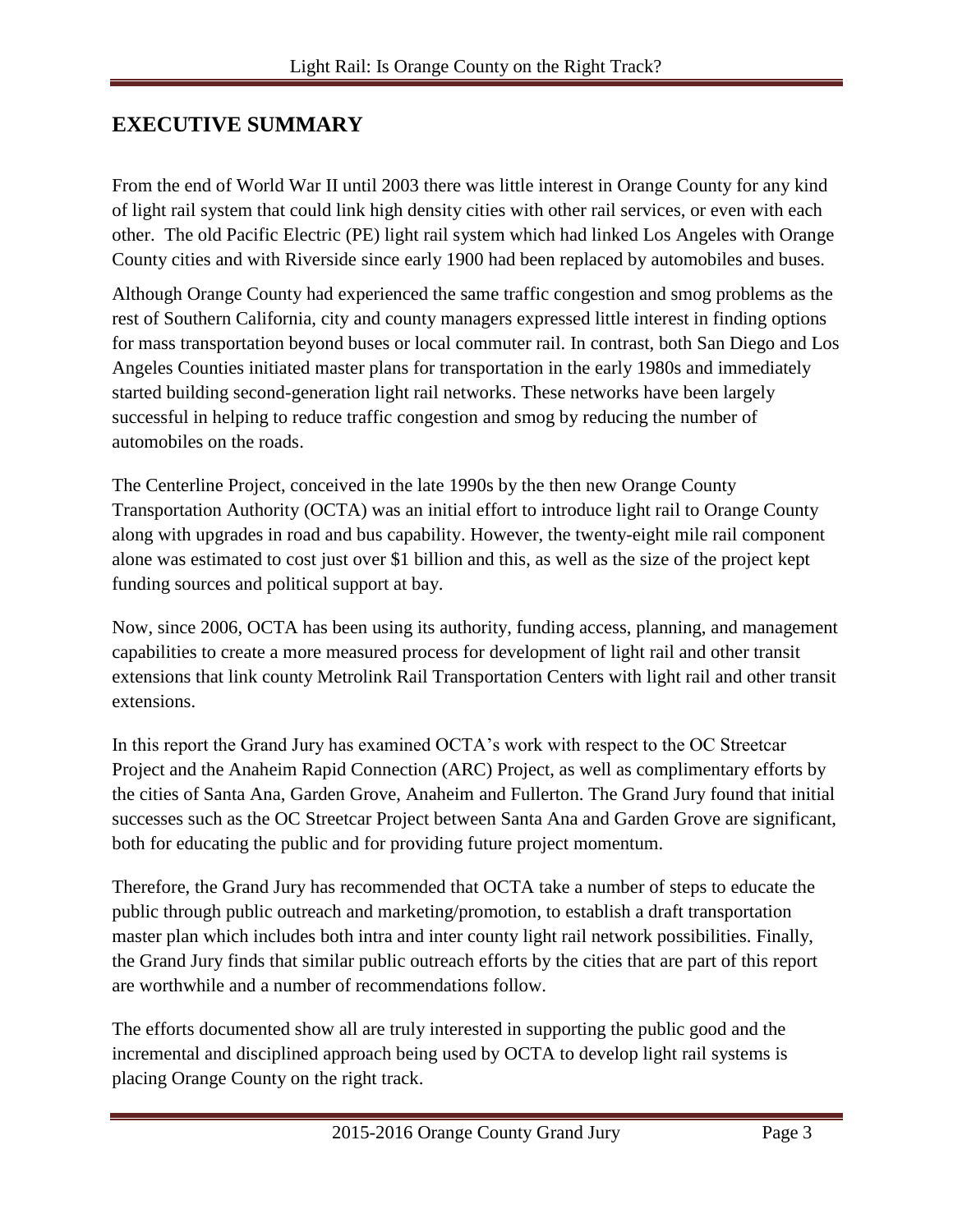### <span id="page-4-0"></span>**BACKGROUND**

#### <span id="page-4-1"></span>**Light Rail Defined**

While the focus of this Grand Jury report is the potential for development and use of light rail systems in Orange County, definition of the more common types of rail systems is important in order to better differentiate light rail. Short definitions are provided below and in some cases a more complete definition can be found in the Glossary.

Light rail systems are electric powered rail-based systems found in urban environments and used to provide passenger transit from transportation centers to working, shopping, and entertainment centers or to their homes. Light rail systems may be called streetcars, cable-cars or heritage streetcars depending on their age and urban location and typically do not exceed three cars in any particular application. An example of this is the OC Streetcar System being developed to connect Santa Ana and Garden Grove (Light Rail in the United States, 1).

Same-grade or fixed guideway rail systems run at street level, sharing the same corridors with automobile traffic. While this normally avoids the expense of bridges and underpasses to separate rail from other traffic, it does require extensive planning and right of way control measures.

Grade-separated rail systems, such as commuter rail or heavy rail, are normally separated from other traffic by dedicated right of way, bridges or underpasses.

Heavy rail systems are defined by the American Public Transportation Association as high speed electric powered railways able to handle heavier passenger loads than light rail systems, but distinct from commuter rail and intercity rail systems. An example of Heavy Rail is the Amtrak System (Passenger, 5).

Commuter rail systems are defined by purpose and may use the same rail corridors as heavy rail. Commuter rail services are designed and scheduled to allow rapid commuter passenger transit from transportation center to transportation center and are generally scheduled to support riders going to and from their jobs or to major sporting events. Examples of commuter rail are the Metrolink system that services Orange, Riverside and Los Angeles Counties and the Coaster system that services San Diego and Oceanside, CA.

#### <span id="page-4-2"></span>**Light Rail in Southern California**

Use of light rail in Southern California has transitioned through several cycles in the past 115 years.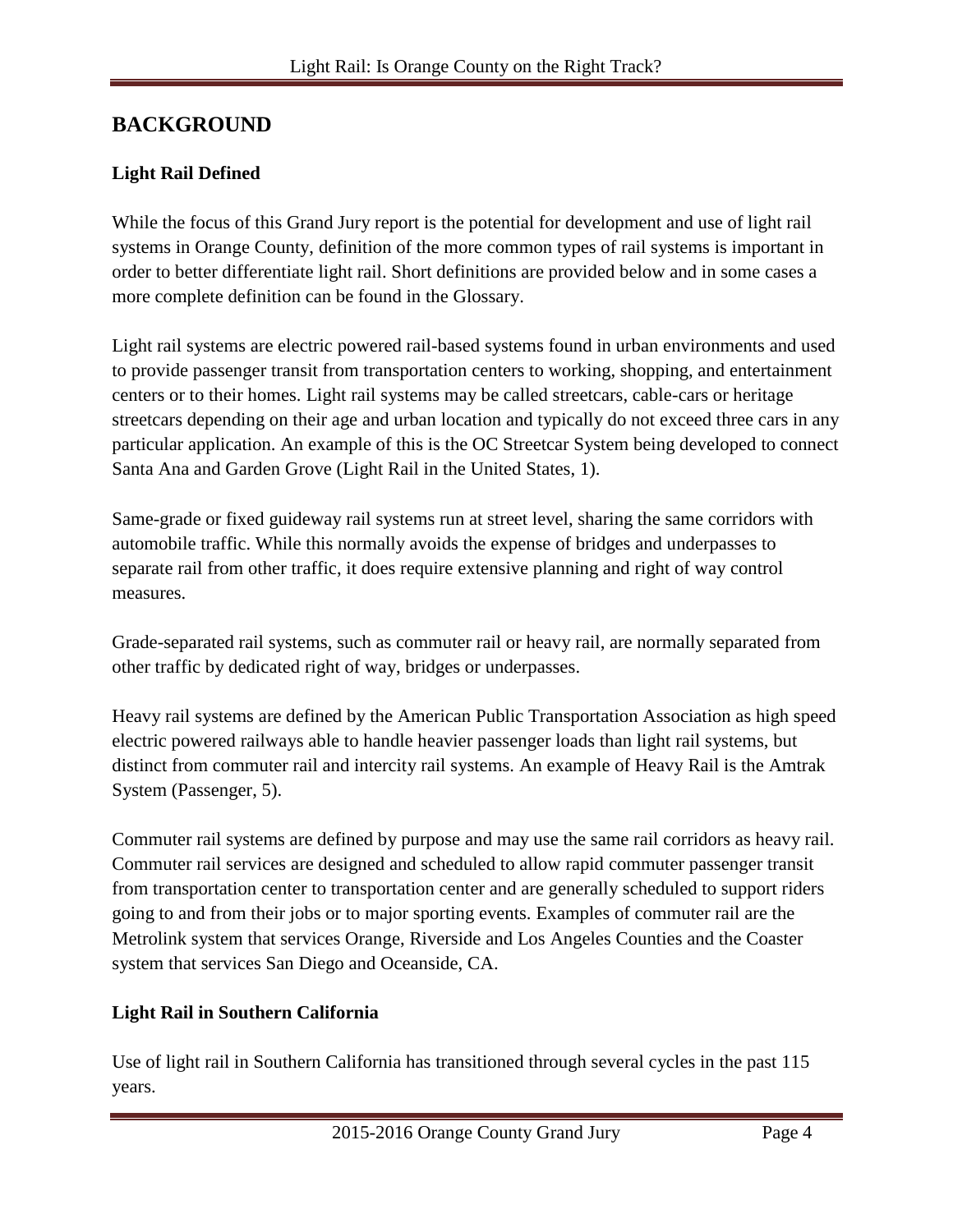In the early 1900s, growth of first generation light rail in Southern California paralleled population growth in urban centers. The public wanted convenient and inexpensive mass transit that was able to carry passengers more efficiently than early automobiles or horse and buggy. The first successful light rail venture in Southern California was the Pacific Electric (PE) Railroad Company which began construction of electric rail lines connecting the City of Los Angeles with surrounding cities in 1901.

This PE Red Car system served several districts with a Northern branch reaching into the San Gabriel Valley, a Western branch to Venice, and a Southern branch to Long Beach, Newport Beach, Huntington Beach and Santa Ana. By 1915, PE was the largest operator of interurban electric railway passenger service in the world, with 2,160 daily trains over 1,000 miles of track.

A phase-out of the PE System began in 1930 and continued until after World War II with light rail giving way to the popularity of automobiles as a primary means of transportation. Light rail impeded automobile traffic in urban areas, and the Eisenhower era emphasis on freeway construction soon replaced historic PE light rail routes.

Presently, much of the old PE Right of Way (ROW) has been re-used or "built out." ROW that does still exist include a 100 foot-wide diagonal corridor half way between Interstate 405 and Interstate 5 and an 11.75 mile section running between the cities of Santa Ana in Orange County and La Palma in Los Angeles County. OCTA has purchased sections between the cities of Stanton and Santa Ana and some of this has been leased to provide maintenance revenue.

During the 1970s, increasing air quality concerns as well as urban population growth and the 1973 oil crisis spurred yet another cycle of light rail development. Los Angeles and San Diego County planners began to give serious consideration to mass transit systems that could support high density, urban areas without further crowding roads and freeways or increasing smog. As a result of this planning, these counties began construction of a number of second-generation light rail systems during the 1980s (Pacific Electric 2-9).

Second-generation light rail is an industry term applied to current efforts to create and use light rail in Southern California as well as the remainder of the United States. These systems began in San Diego in 1981 with the San Diego Trolley, followed by Los Angeles County in 1985 with the Metro System.

Now, according to the American Public Transportation Association, of the 30-odd cities with light rail in the United States, six of them (Boston, Los Angeles, Philadelphia, Portland [Oregon], San Diego, and San Francisco) move more than 30 million passengers each year (Light Rail in the United States, 1).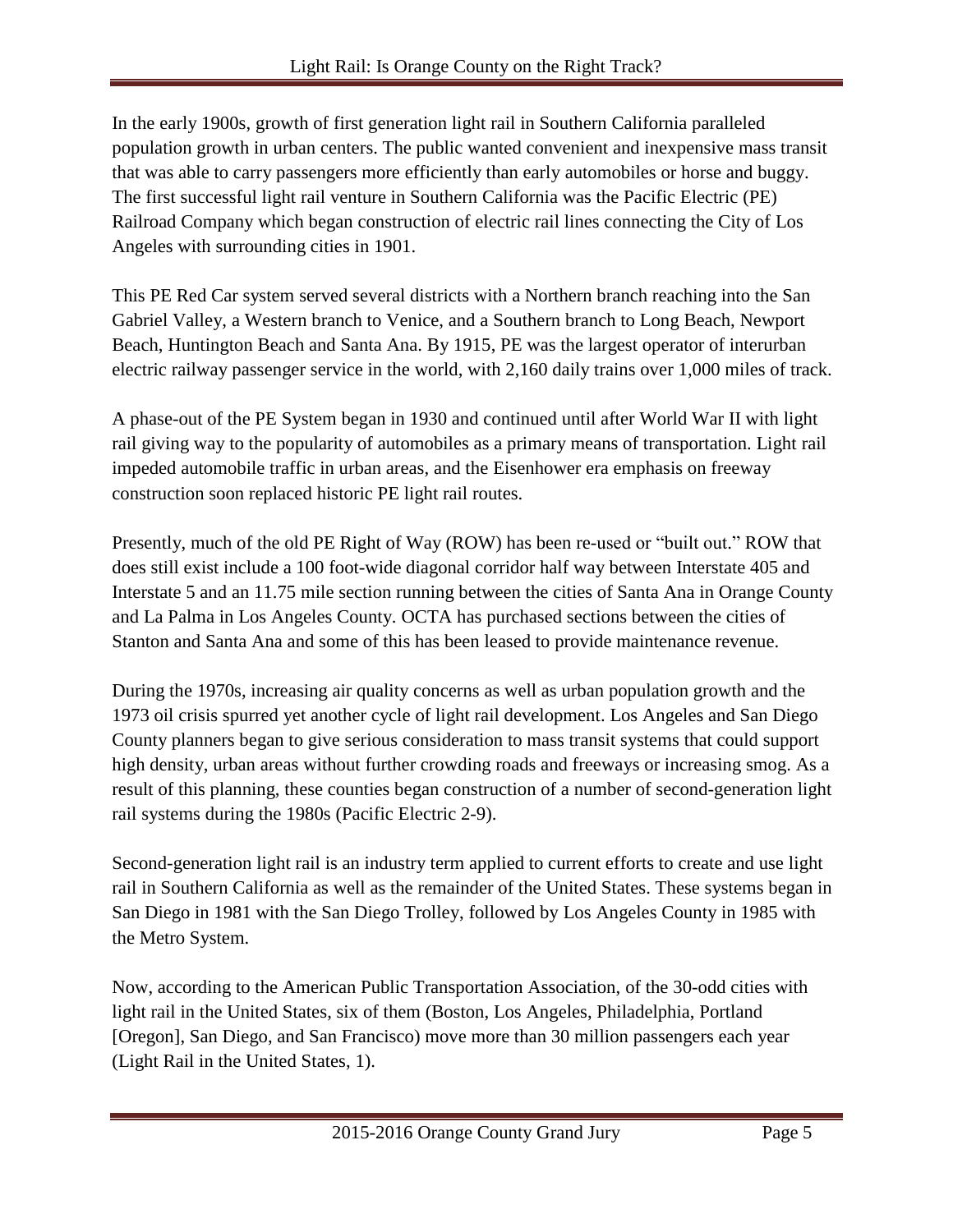#### <span id="page-6-0"></span>**Los Angeles County's Metro Rail System**

During the 1970s, Los Angeles County was ready to begin serious consideration of more environmentally friendly mass transit systems for high density urban areas without adding to crowded roads and freeways.

The Los Angeles public approved use of sales tax proceeds, as well as other funding, to support creation of additional rail transit capability. In 1985 the Los Angeles County Metropolitan Transportation Authority began construction of a Metro Rail System combining light rail and heavy rail systems. In many cases these light rail ROWs followed the old PE Red Car ROW.

Since 1985, Los Angeles County has expanded the light rail portion of its Metro Rail System to approximately 79 miles. For example, as of January 2014 the Blue Line travels from the Los Angeles financial district to downtown Long Beach, and the Gold Line links East Los Angeles to Pasadena. As noted in a July 14, 2015 article from the *Los Angeles Times*, "…the Blue Line, which turns 25 this week, eclipsed ridership benchmarks to become one of the most heavily traveled light-rail lines in the United States."

In addition, in 2003 the Metropolitan Transportation Authority authorized an independent agency, the Exposition Metro Line Construction Authority (EMLCA), to plan, design and construct a light rail line called the Expo Line to run from downtown Los Angeles to Culver City and then eventually to Santa Monica. The Expo Line is still under construction. When it is completed, the EMLCA will transfer Expo Line operation and management to the Los Angeles County Metropolitan Transportation Authority (Expo Line, 1).

### <span id="page-6-1"></span>**South San Diego County and the San Diego Trolley**

While the City of San Diego had enjoyed electric rail service as early as 1891, changes in mass transit mirrored those occurring in Los Angeles County. By1949, the city of San Diego replaced its streetcar system with buses. Then in 1966, with San Diego Transit losing money, a San Diego Comprehensive Planning Organization (CPO) began to search for more economic options to meet longer term transit needs. Although the CPO had realized that some options might not be as cost effective or flexible as buses, it decided to study solutions that included a same-grade light rail system. Subsequently, the San Diego Metropolitan Transit Development Board (MTDB) determined that a same-grade system could best satisfy the following requirements:

- Any proposed corridor extend a long distance and offer high-speed operation;
- Low capital cost designs be adopted to keep costs affordable;
- Construction should be at-grade with mostly exclusive right-of-way; and
- Operating deficits should be minimized.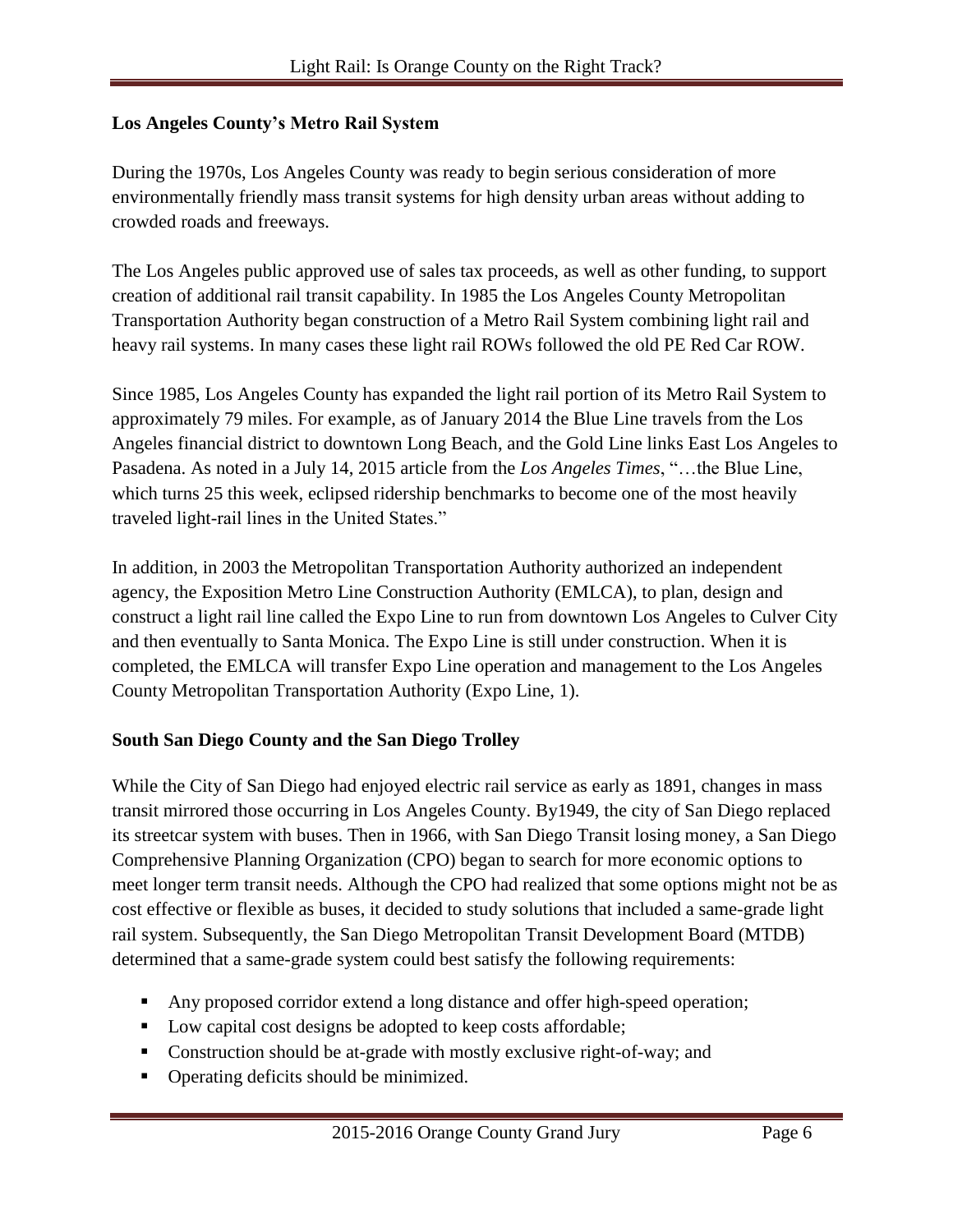With funding due to expire by 1981, the MTDB moved to purchase the partially damaged San Diego and Arizona Eastern Railway (SD&AE) ROW that included freight capability east into the Imperial Valley as well as sufficient ROW to support an initial 13.5 miles of light rail. This light rail system is the oldest of the second generation light rail systems in the United States (San Diego Trolley 1).

In the past 25 years the San Diego Trolley has grown to include three main lines offering regular service from 5:00 AM to midnight seven days a week. The system now extends to 53.5 miles with 53 stations. Between 2:00 AM and 3:30 AM each day the trolley right of way is used by the San Diego and Imperial Valley Railway only to move freight (San Diego Metropolitan, 1-7).

The greater San Diego Metropolitan trolley system now links the downtown Santa Fe Depot with the San Diego Convention Center, Petco Park, the Mexican border, Qualcomm Stadium, major San Diego universities and Old Town San Diego, as well as other cultural and population centers within San Diego County. The Santa Fe Depot is also the southern terminal for Amtrak and Coaster train service. The average daily trolley ridership in 2014 was 119,800 passengers and the annual ridership number approximated 39.7 million passengers. An extension of 156 new miles is being proposed in the 2050 Regional Transportation Plan (San Diego Trolley, 7).

Members of the Grand Jury visited San Diego, rode the San Diego Trolley, and observed the pride exhibited by the San Diego public in their light rail system.

### <span id="page-7-0"></span>**North San Diego County and the Sprinter Light Rail System**

The Sprinter light rail system is an East/West oriented diesel powered system in north San Diego County linking the Oceanside Transportation Center to the Escondido Transportation Center. Owned and operated by the North County Transit District (NCTD), Sprinter runs for 22 miles and has 15 stations that include Palomar College and California State College, San Marcos. Daily ridership in 2013 was 8,500. Funding justification for Sprinter was partially based on the goal of reducing traffic congestion on California State Road 76 which also runs from Oceanside to Escondido. The transit extension service provided by Sprinter to Oceanside links passenger service with the Coaster, the Metrolink Orange County Line, the Metrolink Inland Empire-Orange County Line and the Amtrak Pacific Surf liner regional line (Sprinter, 1-6).

### <span id="page-7-1"></span>**Prior Grand Jury Reports on Light Rail Development in Orange County**

No Grand Jury has reported on development of light rail systems in Orange County. The 2009- 2010 Orange County Grand Jury did, however, investigate the City of Santa Ana's decision making process when it chose Cordoba Corporation as the lead consultant for a technical analysis of Santa Ana's portion of OCTA's "Go Local" Phase II project, a precursor to the OC Streetcar Project (Santa Ana Streetcar, 1- 10).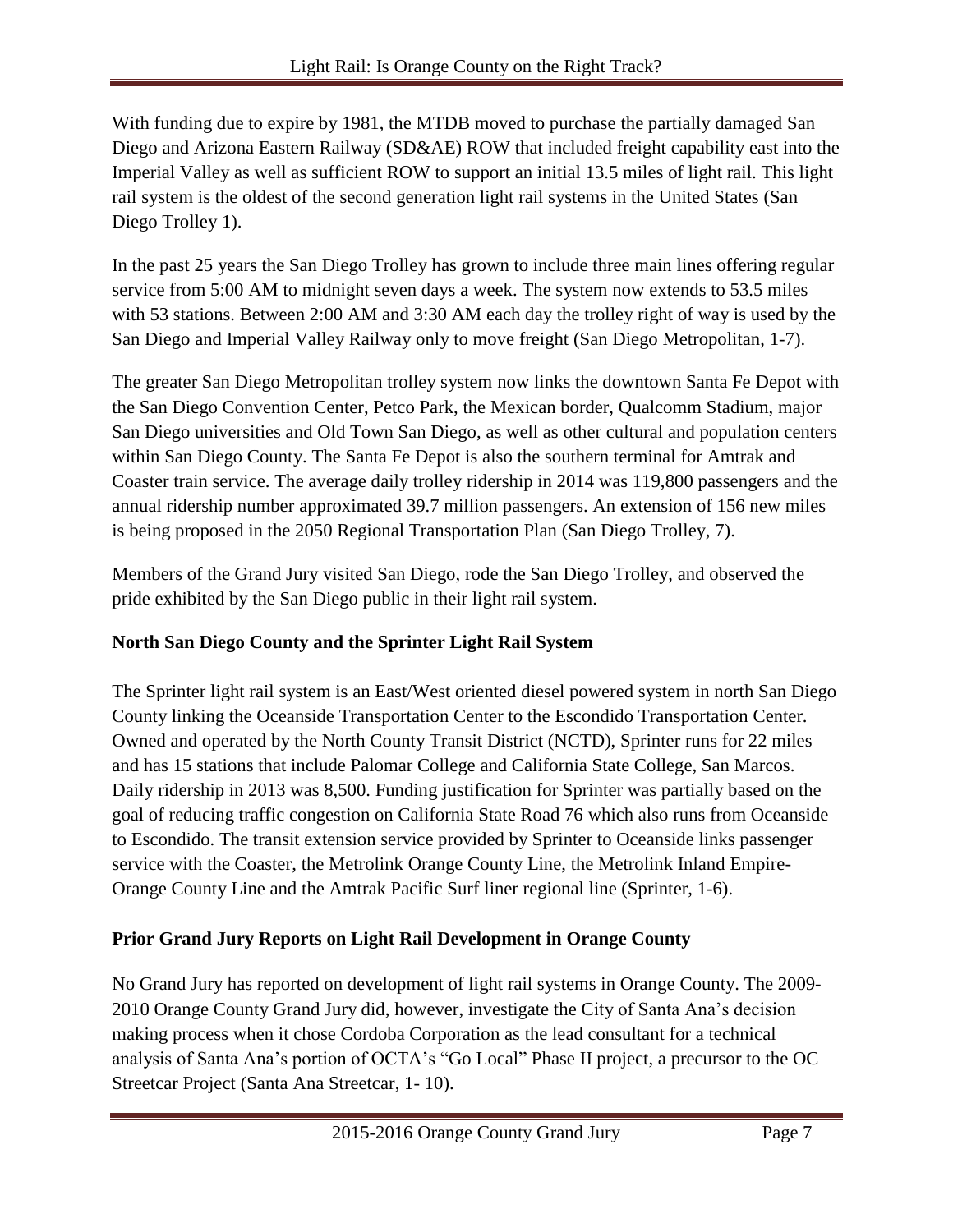"Go Local" was an OCTA initiative seeking to work with all 34 Orange County cities to find ways to increase Metrolink ridership by creating better connections between Metrolink Transportation Centers, these cities and employment centers. The City of Santa Ana was active in this pursuit and issued a Request for Proposal (RFP) for a feasibility study. During this process Cordoba was rated as least qualified among all applicants yet still won the contract to receive 75% of the initial \$4.85 million allocated by OCTA.

That 2009-2010 Grand Jury report suggested possible violations of Assembly Bill 1234, defining ethics law principles and conflicts of interest for public servants, and the Brown Act, which was enacted to facilitate public participation in local government decisions.

### <span id="page-8-0"></span>**Scope and Focus of This Report**

This report provides a brief history of the growth and decline of light rail in Southern California during the  $20<sup>th</sup>$  Century. It also recaps some of the economic, smog and policy concerns that supported development of second generation light rail systems in both Los Angeles and San Diego Counties. It provides a baseline and comparison for investigation and analysis of second generation light rail development, or lack thereof, in Orange County.

The Grand Jury then examines and analyzes efforts by OCTA and the cities of Santa Ana, Garden Grove, Anaheim and Fullerton to advance, or consider advancing light rail as a preferred transit option. These are Orange County cities with Metrolink Stations, or transit links with Metrolink Stations, that have become actively engaged with OCTA's goal to expand Metrolink ridership. Each city, through OCTA's leadership, has the opportunity to use Orange County Tax Measure M2-Project S funding as well as the U.S. Department of Transportation's New Starts grant money and other federal, state and local funds to establish light rail systems they believe will effectively increase ridership and provide economic development.

The Grand Jury chose to focus on these four Orange County cities based on current project activity, as well as OCTA recommendations. Each city represents a different set of public policy and economic circumstances which make light rail system development important for them to consider. As such, each city is on a pathway to obtain public and OCTA support, complete initial feasibility and environmental impact studies, and receive Department of Transportation and California State funding.

Appendix B compares light rail development status of each of these cities using a number of metrics that not only show the complexity of each project, but also provide a sense of funding, policy decisions and long timelines required from start to finish. As provided in the Appendix, this data also provides a continuum of Orange County cities ranging from well into a light rail project, to one still working to meet New Starts and OCTA criteria, to one that is still considering light rail as a preferred transit option.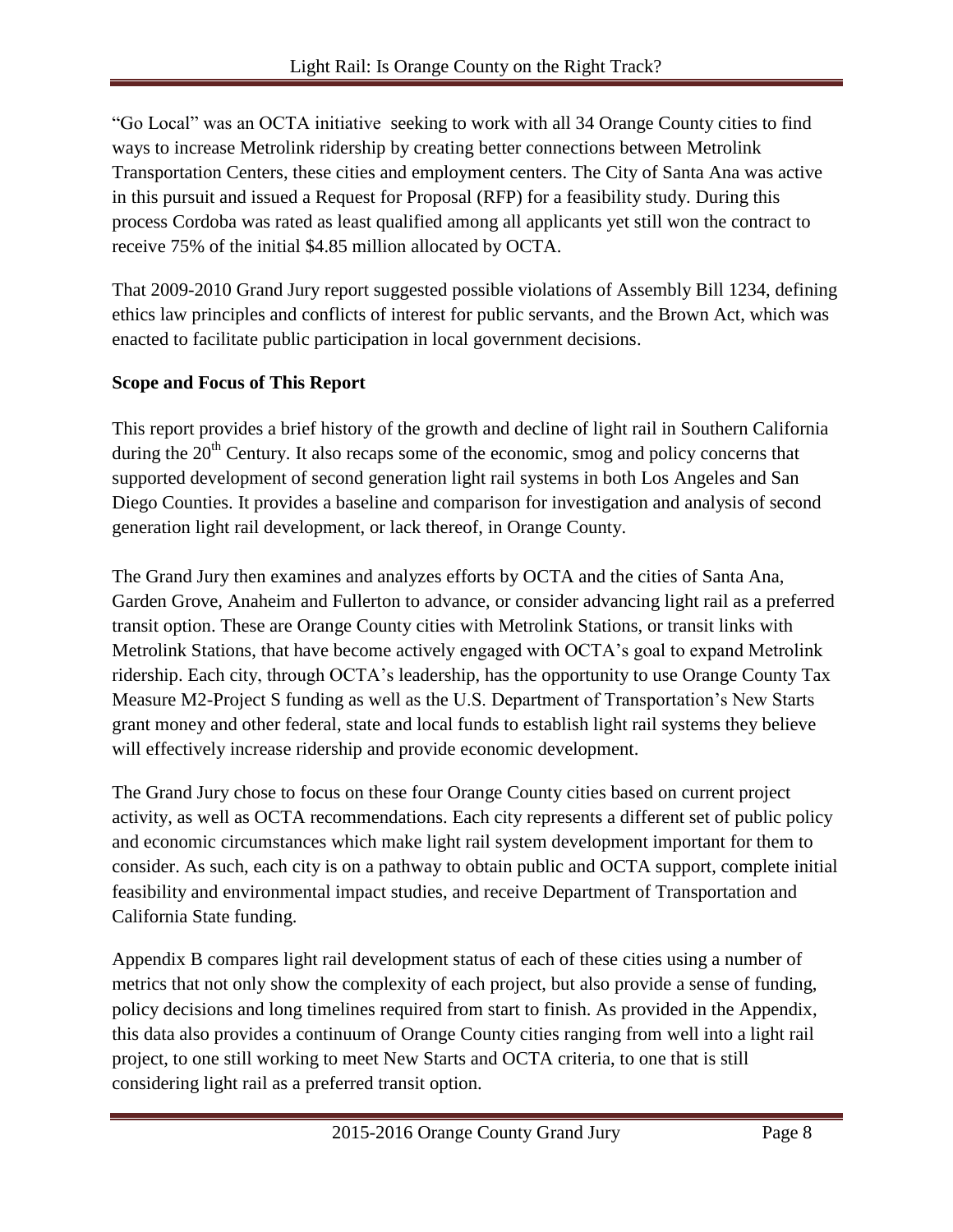The Grand Jury recognizes that each Orange County city already involved in a light rail project views light rail not only as an important transit option for their city, but also as a potential catalyst for economic growth. The Grand Jury also recognizes the City of Fullerton city council has not yet made a policy decision to pursue light rail as its preferred transit option for the future. However, the fact that funding for a light rail system option can be spread over a large number of financing sources makes that possibility very attractive.

Finally, this report provides some insight into economic development and return on investment (ROI) concepts that could impact all of Orange County if development of light rail systems can be incrementally and successfully pursued.

### <span id="page-9-0"></span>**METHODOLOGY**

The Grand Jury has taken the following actions to complete this report:

- **Reviewed San Diego and Los Angeles County second-generation light rail systems;**
- Examined the role of OCTA in leading development of light rail in Orange County and in working with the Federal Transportation Authority to obtain New Starts Grant funding;
- **Briefly examined ROI expectations that can accompany light rail development;**
- **Interviewed OCTA, Santa Ana and Garden Grove senior staff involved in development** and management of the OC Streetcar Project;
- Interviewed Anaheim senior staff involved in the Anaheim Rapid Connection (ARC);
- Interviewed Fullerton senior staff concerning prior studies for use of light rail in Fullerton; and
- Verified report facts through multiple interviews, cited references and official documentation.

### <span id="page-9-1"></span>**INVESTIGATION AND ANALYSIS**

### <span id="page-9-2"></span>**Orange County and Light Rail Development, Analysis and Political Reality**

Until 2005, efforts to develop second-generation light rail in Orange County in parallel with Los Angeles and San Diego counties had not been very successful.

Despite major changes in policy and sales tax use in both Los Angeles and San Diego counties over the past 25 years, Orange County has chosen not to follow suit. Even after public approval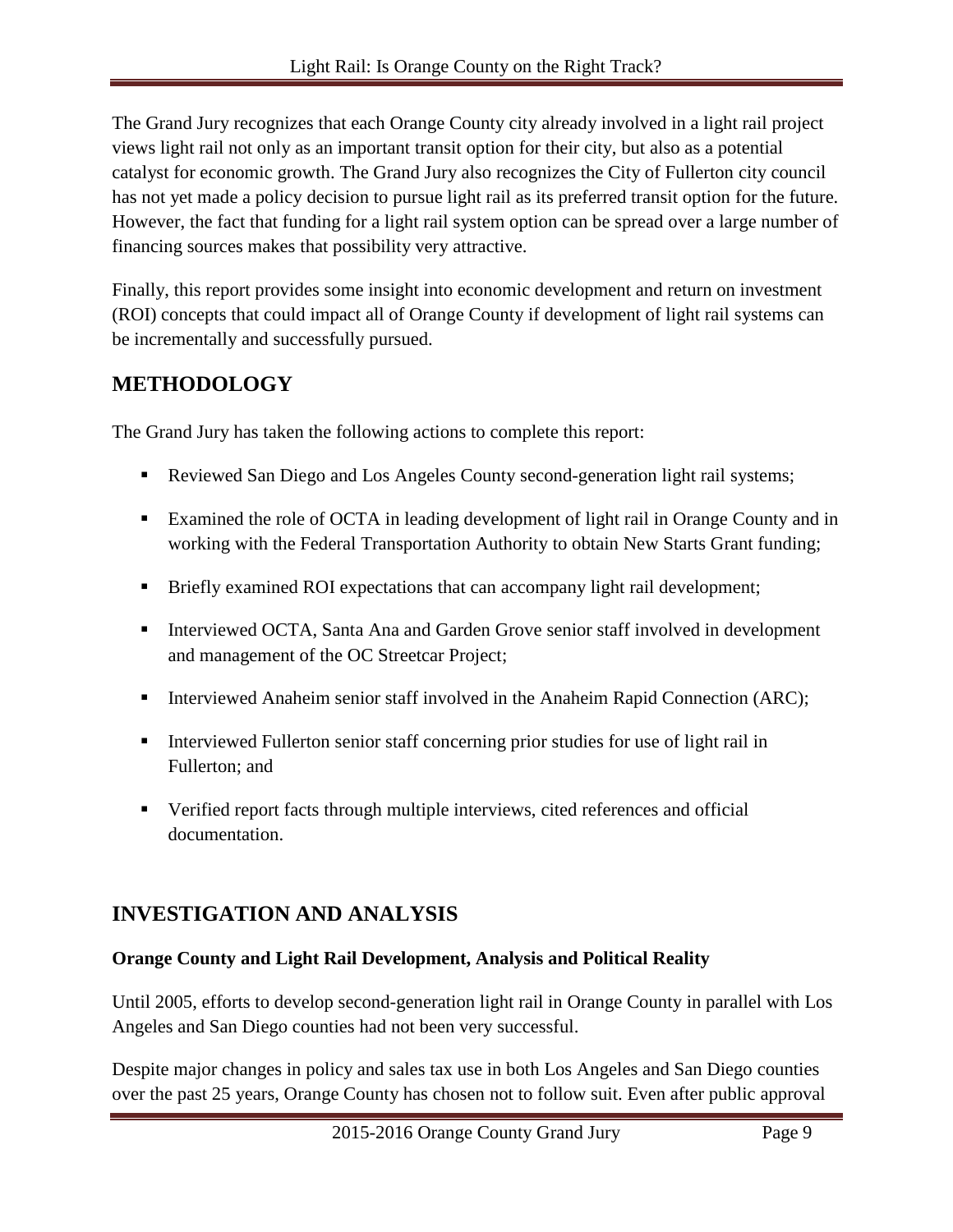of the M2 one-half cent sales tax in 2006, which provided some limited funding in support of alternate public transit systems such as light rail, seventy-five percent of that Orange County sales surtax remained focused on roads and highways. As a result, while urban growth gridlocked road and freeway systems, and smog concerns affected Orange County as much as Los Angeles and San Diego counties, efforts to reduce traffic congestion by widening roads and freeways, or sequencing traffic lights seemed to take priority.

Secondly a good portion of south Orange County views itself as not representative of any high density, urban community. As such, this population has not been overly interested in funding transportation options such as light rail systems that may be of more value to older North Orange County cities with higher population densities. These differences often make it difficult to get agreement about how to spend taxpayer dollars in a manner that will support specific city initiatives perceived to be in the public's best interest.

The reality is that there are 34 incorporated cities in Orange County, each with differing levels of need and support for transit. Additional considerations include variances in city age, infrastructure and tax base, public planning policy and efforts, and ability to accommodate change. Some OCTA staff have opined that many residents of Orange County cling to a more nostalgic view of Orange County as a quiet suburban bedroom community that is best served by cars, buses, roads and freeways. Some suggest that this nostalgic view may have contributed to the lack of the county's progress towards light rail and, as in retrospect; policy decisions may appear short-sighted.

To further investigate why light rail development has proceeded much slower in Orange County than in Los Angeles and San Diego Counties, the Grand Jury reviewed 2010 US Census data for these counties, as well as a number of selected cities.

Table 1 below provides selected data:

| <b>County Comparisons:</b>               | <b>Orange County</b> | <b>Los Angeles County</b>          | <b>San Diego County</b> |                  |
|------------------------------------------|----------------------|------------------------------------|-------------------------|------------------|
| <b>2010 Population:</b>                  | 3,010,232            | 9,818,605                          | 3,095,313               |                  |
| <b>Land Size in Square Miles:</b>        | 791                  | 4,058                              | 4.207                   |                  |
| Density (Pop.(1000)/sq.mi.)              | 3,807                | 2.420                              | 736                     |                  |
| <b>Orange County Cities:</b>             | Santa Ana            | <b>Garden Grove</b>                | Anaheim                 | <b>Fullerton</b> |
| <b>2010 Population:</b>                  | 324,528              | 170,253                            | 336,264                 | 135,161          |
| <b>Land Size in Square Miles:</b>        | 27                   | 18                                 | 50                      | 22               |
| Density (Pop. (1000)/sq.mi.)             | 11,901               | 9.570                              | 6.748                   | 6,047            |
| <b>Meets Urban Core City Definition:</b> | Yes (7,500/sq.mi.)   | Yes $(7,500/\text{sq}.\text{mi.})$ | N <sub>0</sub>          | N <sub>0</sub>   |

#### **Table 1: Los Angeles, Orange and San Diego County Comparative Demographics.**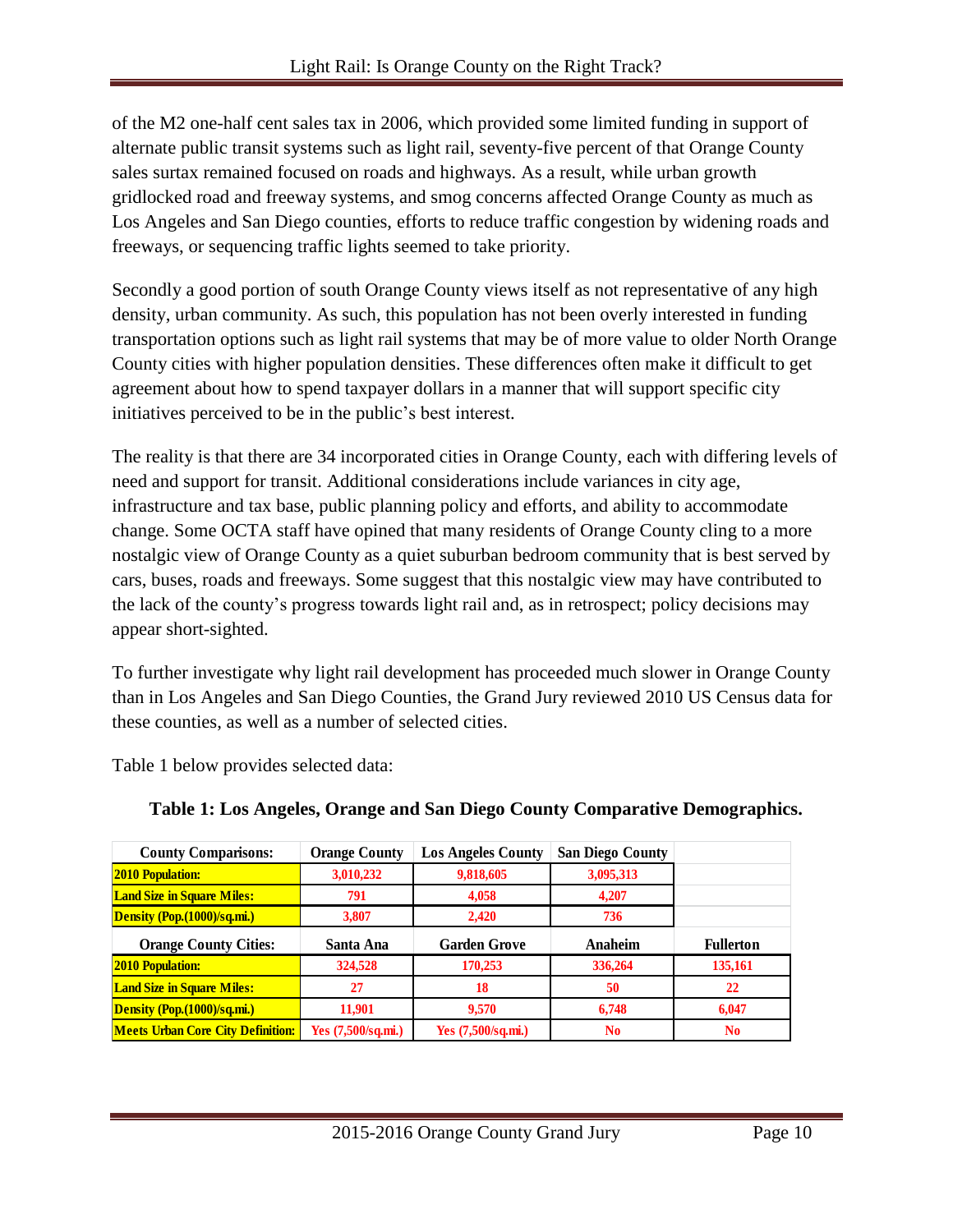| <b>Los Angeles County Cities:</b>        | <b>Los Angeles</b>          | E. Los Angeles $(1)$                                                      | <b>Santa Monica</b> | <b>Long Beach</b>           |
|------------------------------------------|-----------------------------|---------------------------------------------------------------------------|---------------------|-----------------------------|
| <b>2010 Population:</b>                  | 2,504,251                   | 501,237                                                                   | 89,736              | 569,100                     |
| <b>Land Size in Square Miles:</b>        | 267                         | 41                                                                        | 8                   | 63                          |
| Density (Pop. (1000)/sq.mi.)             | 9.388                       | 12,168                                                                    | 10.664              | 8,984                       |
| <b>Meets Urban Core City Definition:</b> | Yes $(7,500/\text{sg.mi.})$ | Yes $(7,500/\text{sg.mi.})$                                               | Yes (7,500/sq.mi.)  | Yes $(7,500/\text{sg.mi.})$ |
|                                          |                             | (1) Part of the City of Los Angeles but separated out by US Census Data.) |                     |                             |
|                                          |                             |                                                                           |                     |                             |
| <b>San Diego County Cities:</b>          | <b>San Diego</b>            | Carlsbad                                                                  | <b>Oceanside</b>    |                             |
| <b>2010 Population:</b>                  | 2,259,401                   | 105,459                                                                   | 167,086             |                             |
| <b>Land Size in Square Miles:</b>        | 696                         | 38                                                                        | 41                  |                             |
| Density (Pop. (1000)/sq.mi.)             | 3,245                       | 2792                                                                      | 2,792               |                             |
| <b>Meets Urban Core City Definition:</b> | N <sub>0</sub>              | N <sub>0</sub>                                                            | N <sub>0</sub>      |                             |
|                                          |                             | $\sim$ $\sim$ $\sim$ $\sim$ $\sim$ $\sim$<br>$\sim$ $\sim$ $\sim$         |                     |                             |

**State and County Quickfacts. Quickfacts.census.gov.2010. Web. 11 Jan. 2016.**

The data show that the population density of portions of Los Angeles and Orange Counties approaches or exceeds 7,500 residents per square mile, meeting the industry definition of urban, core city (*Urban Cores*). This is not the case in San Diego County, particularly the City of San Diego which has a population density of approximately 3,245 residents per square mile.

The Grand Jury also noted that the land size of Los Angeles and San Diego Counties in square miles is similar, and that these counties are over five times the size of Orange County.

The Orange County cities selected by the Grand Jury for census data comparison match those selected for report analysis. The San Diego County cities selected for data analysis were San Diego and Oceanside, and the Los Angeles city choices were Santa Monica and Long Beach, along the Metro's most successful Blue Line, running from downtown LA to Long Beach.

Similarities in population core densities exist between much of greater Los Angeles and north Orange County. Population demographics and city infrastructure age and tax base issues for these areas are also similar. Analysis of south Orange County as it morphs into greater San Diego County shows a trend toward lower population density, as well as newer city infrastructure.

In short, the Grand Jury finds evidence suggestive that there is no demographic answer as to why light rail system development is more readily supported in both Los Angeles and San Diego Counties than in Orange County.

Perhaps the best clues to the lack of support for light rail development in Orange County may simply rest with the diversity of cities within the county and the fact that Orange County has done little to effectively market a light rail concept. Until OCTA was created no single entity in Orange County had sufficient gravitas and motivation to initiate such a concept. This was not the case in Los Angeles and San Diego, both of which had a long history and understanding of light rail systems, as well as multiple city interests in making such a system work.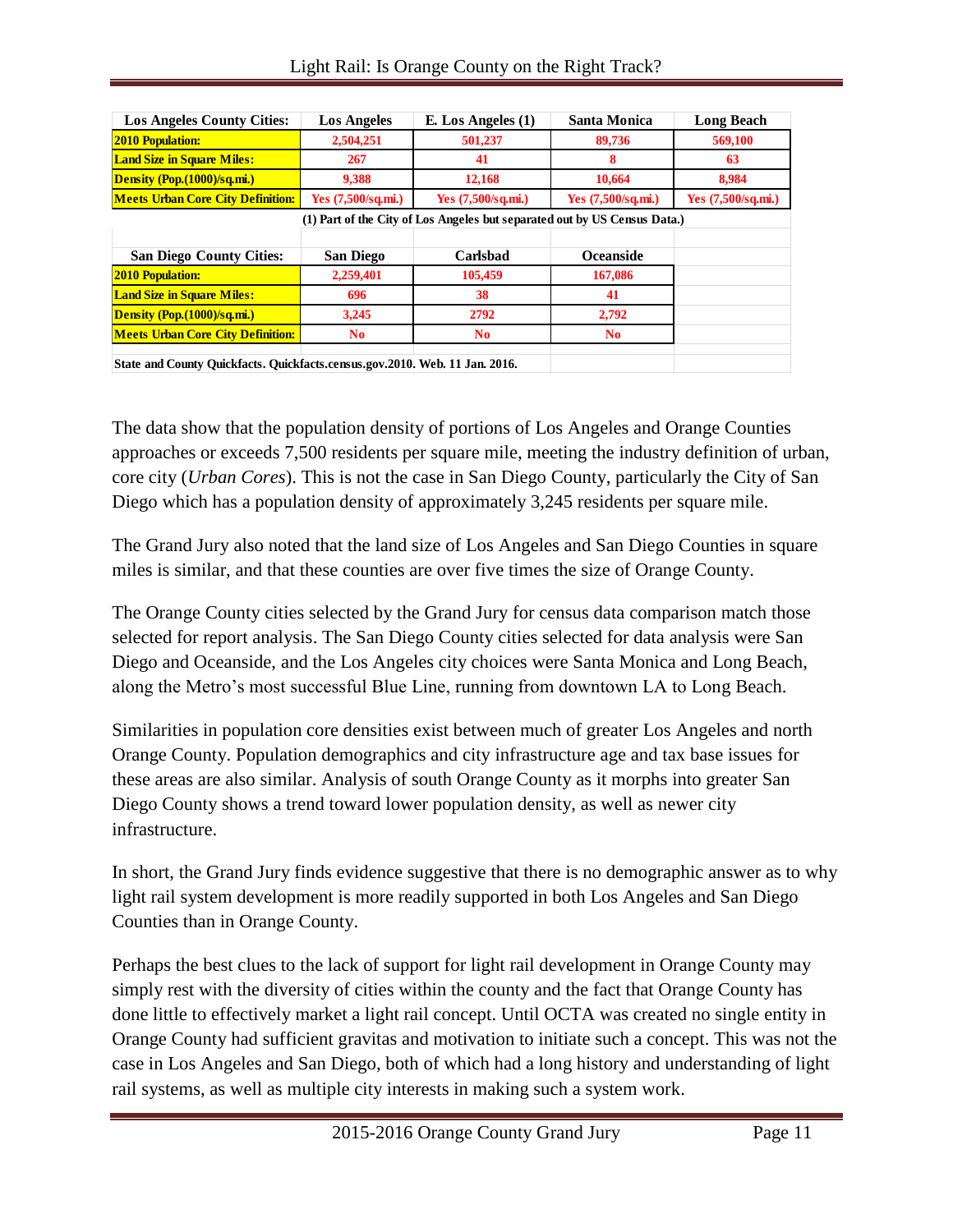Although California state law created OCTA to serve as the public sector transportation planning body and mass transit service provider for Orange County (Orange County Transportation 1), this did not immediately facilitate county-wide transportation planning.

An example is the 1990s OCTA initiative to create a 28 mile Centerline Project linking several North Orange County high density cities with the Orange County Airport. As presented by OCTA, the \$1.04 billion light rail component of this project was accompanied by an additional \$185 million street widening component as well as an additional \$544 million bus service expansion component. (Mallinckrodt, 1-2)

The case might be made that planners were trying to present a balanced concept, but public reaction to the size and cost of the project was not positive and some analysis even suggested there would be no net reduction in traffic congestion or improvement in person-miles/day capacity. As a result, the scope of the project was changed to reduce estimated costs (Mallinckrodt, 1-2).

While local officials had hoped that the Federal Government would step in and pay for half of the proposed project's expense, the county's congressional delegation provided no support and this, along with the loss of local political confidence, resulted in the project being dropped in 2005 (Weikel, 2).

### <span id="page-12-0"></span>**Orange County and Light Rail Development, a Change in Leadership and Focus**

In 2006 OCTA decided to follow a more measured approach to planning, which included possible use of a light rail system as an alternate for mass transportation. The "Go Local" program was created. "Go Local" was a four step process for planning and implementing cityinitiated transit extensions to OCTA's Metrolink commuter rail line. Steps one and two were funded via Measure M1.

Step one required each city to submit to OCTA a fixed-guideway concept proposing connection between a Metrolink station in that city and nearby destination/activities centers. The OCTA Board of Directors would then evaluate the city's concept, and if it met approval, would award \$5.9 million to the city so that it could continue proposed project planning and evaluation.

This effort would then lead to Step 2 which was completion of an alternative analysis, conceptual engineering and both state and federal environmental clearance. Steps 3 and 4 would then neatly mesh with acceptance by OCTA and the Department of Transportation (DOT), funded by Measure M2 and state and federal sources (Anaheim Go Local, ES-1).

The stated objective of "Go Local" was to satisfy Measure M1 sales tax requirements by asking all 34 of Orange County's incorporated cities to consider new ways to improve transit extensions to the Metrolink Stations. This plan would broaden the reach of Orange County's backbone rail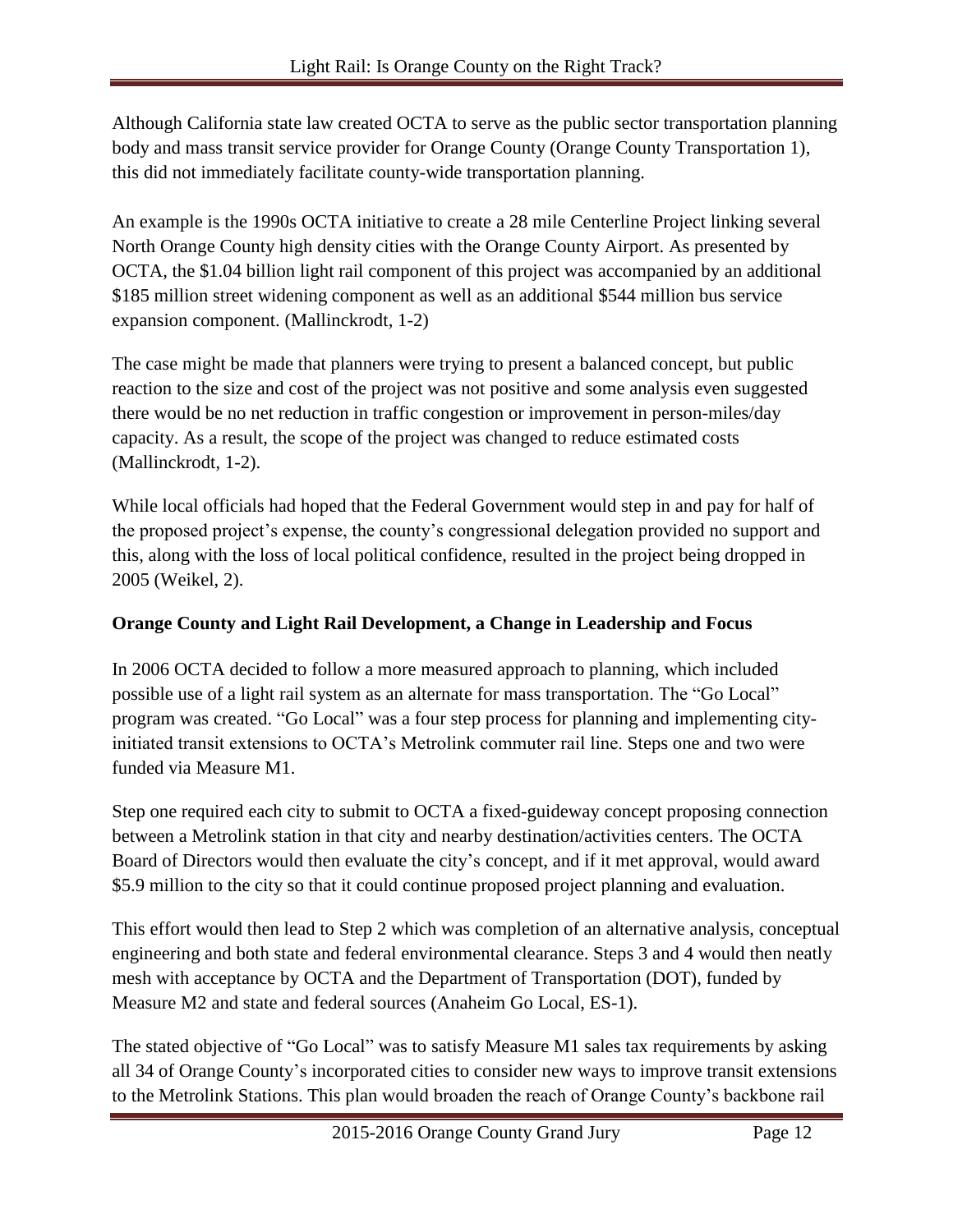system to key employment, population and activity centers. OCTA offered funds to each city to explore new ideas, and several cities responded affirmatively. The cities of Santa Ana, Garden Grove and Anaheim were the first to move ahead.

In 2006, Measure M2 was approved by Orange County voters, extending the Measure M1 halfcent local transportation sales tax for an additional 30 years. This tax extension was to be used to help fund projects that include bridge and road upgrades, as well as projects associated with Metrolink improvements and would go into effect in 2011. A portion of this sales tax, called Measure M2 Project-S, was designated to provide funding to connect people between Metrolink stations in Orange County and their final destinations at activity and employment centers (Transit Extensions, 1-3).

In 2007, positive action at the city level began to take place. Santa Ana, Garden Grove and Anaheim, along with OCTA, began feasibility and environmental studies aimed at developing light rail or other transit solutions that would better service their Metrolink Transit stations and support each city's community.

In 2013 the city of Fullerton used Southern California Association of Governments (SCAG) funding to commission a study of transit options, including the potential use of light rail, to connect California State University Fullerton (CSUF) and its Metrolink Transportation Center.

These steps, although incremental, provided a much better venue for local political and public consideration, as well as the ability for each city to address "local impact" concerns. OCTA became the core coordinating agency, assuming both a leadership and coordinating role within Orange County. OCTA's role took the place of the "core city" presence that had characterized both Los Angeles and San Diego over the past 25 years.

### <span id="page-13-0"></span>**Return on Investment Expectations**

During much of the current federal administration, efforts to spur interest in transportation capital investment and development have continued to be supported through the President's Annual Budget process.

In 2008, the Department of Transportation's Federal Transit Administration (FTA) provided oversight of a Transit Investments in Greenhouse Gas and Energy Reduction (TIGGER) program that provided public agencies with one-time grants to improve energy efficiency. The TIGGER program received \$100 million in Recovery Act funding. FTA received applications for 561 projects totaling over \$2 billion, severely limiting grant project approval. In October 2010, the United States Department of the Treasury, along with the Council of Economic Advisors, published an Economic Analysis of Infrastructure Investment report which concluded that correct investment had the potential to create a more livable community for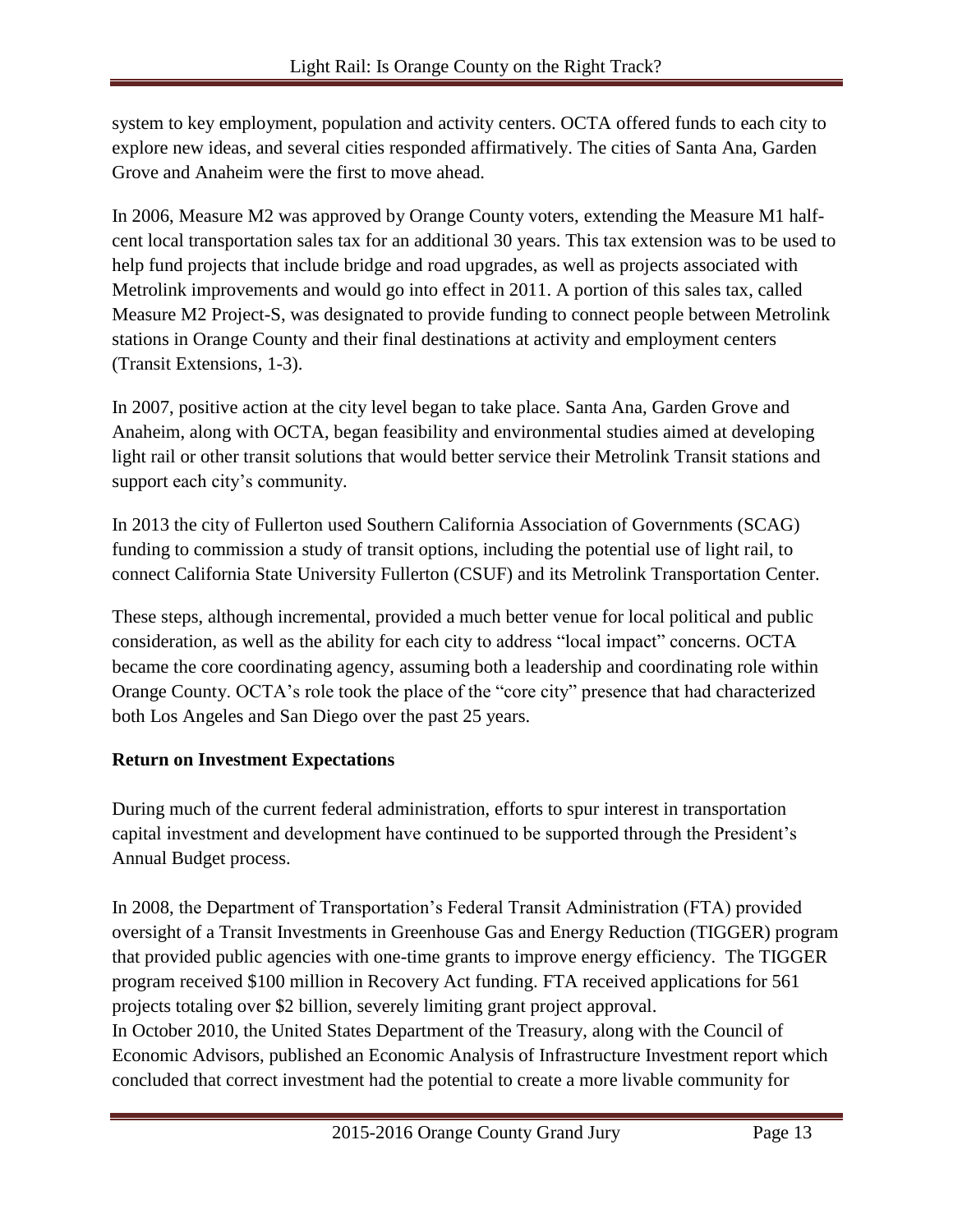working Americans. To that end these agencies identified a number of principles for transportation investment:

- To provide more transportation choices in order to decrease household transportation costs, reduce dependence on oil, improve air quality and promote public health;
- To improve economic competitiveness in neighborhoods by giving people reliable access to employment centers, educational opportunities, services and other basic needs;
- To target federal funding toward existing communities through transit-oriented development and land recycling; and
- To align federal policies and funding to remove barriers to collaboration; leverage funding and increase the effectiveness of programs to plan for future growth (United States. An Economic Analysis, 13-23).

In July 2012, Congress enacted the Moving Ahead for Progress in the 21<sup>st</sup> Century Act (MAP-21). This act outlined the New Starts program and the detailed process that proposed projects must satisfy to be eligible for capital investment grant funding from the Federal Transit Administration (FTA). The New Starts Program supports same-grade light rail projects.

MAP-21 specifies that proposed New Starts projects must be new fixed guideway projects or extensions to existing fixed guideway systems with an estimated capital cost greater than \$250 million. To qualify for the New Starts Program, the grantee must comply with a very specific list of program requirements showing:

- A funding commitment for at least 30% of non-grant investment;
- Selection of a locally preferred transportation alternative;
- Completed feasibility and environmental studies verifying no local impact; and
- A project management plan detailing key activities, milestones and elements, culminating with an expected completion date (*Final Interim Policy Guidance* IV, 2-3).

It is this specific program that Orange County, through OCTA, is using. At present OCTA sees little possibility of Congress ending this program as it has consistent bipartisan support and presents a direct link between infrastructure development, jobs and expectations for a positive Return on Investment (ROI). As such, it is a long term capital investment effort.

The U.S. Department of Transportation's portion of the President's proposed Budget for FY 2017, supporting the FTA Capital Investment Grant Program for New Starts Not Yet under Construction, includes a \$125 million line item for the Santa Ana and Garden Grove Streetcar that should be used in FY 2017. On February 11, 2016 the *Orange County Register* published an opinion piece where the author thought Congress should trim this amount. The public should note, however, that this is almost half of the total project funding required and demonstrates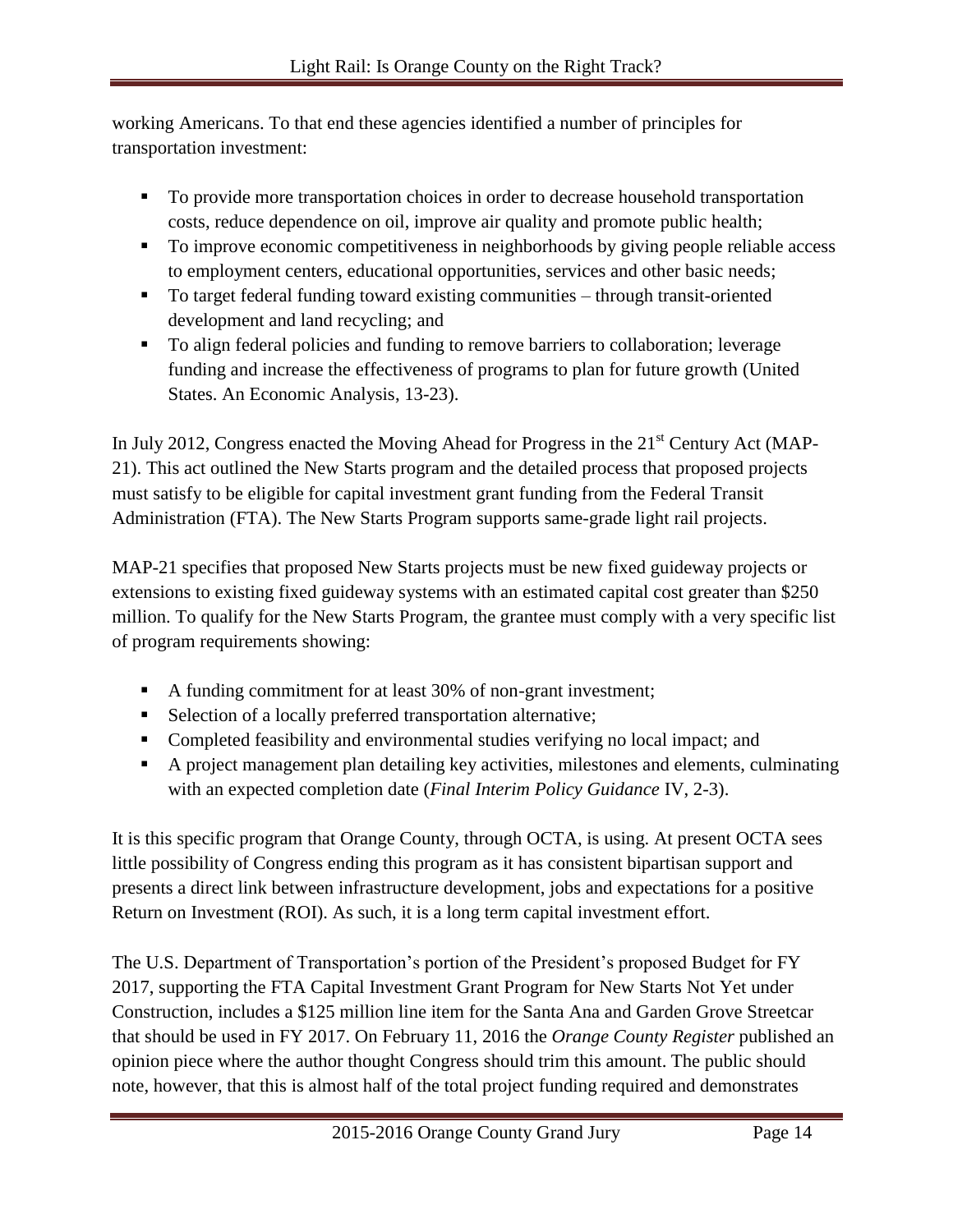DOT's willingness to speed up the project, not slow it down. This is grant money that should be authorized by the Congress for use beginning October 1, 2016 (*Budget Highlights,* 41).

Admittedly, there will always be arguments as to the best way to spend taxpayers' money for transit systems. Also, the Grand Jury recognizes that all roads, freeways, and transit systems are historically subsidized to a large degree by the public. Additionally, ridership and therefore the ability of any one system to pay more of its own costs rises or falls with fare levels, the price of gasoline, and the necessity of the public to use public transit to get to a job.

On January 28, 2016, *The Los Angeles Times* published an article written by a Times reporter discussing declining bus, light rail and subway ridership trends over the past 30 years in both Los Angeles and Orange Counties. It correctly noted that both the Metropolitan Transportation Authority and OCTA are losing riders at an increasing rate. The article quotes the CEO of OCTA as saying, "I don't know if this is long-term, but it doesn't feel like it's temporary when we have been dealing with 36 straight months of declining ridership."

In Orange County there continues to be public debate over changing bus routes so that OCTA can be both more efficient and cost effective, and it is apparent that it is difficult to separate Southern California drivers from their cars. There is also public debate concerning spending taxpayer money for light rail systems versus more bus lines, seeing one as less flexible than the other. Again, while all these arguments have merit in one form or another, they generally do not address long term requirements or changes in demographics that can reasonably be expected. These are the facts that transportation planners need to deal with.

Lastly, it is apparent that any public transportation authority such as OCTA must constantly try to find the best balance for services as it reacts to what the public chooses to do. Given the ability to make a choice, the transit rider will most likely buy a car in order to have the most personal flexibility. This probably will not change and therefore ridership and the ability of any one transit system to pay more of its own costs is dependent on the local economy and job availability, as well as if the system runs on time, has the best route, or is cost effective for those riding.

For those high density urban areas in Orange County pursuing or considering pursuit of a light rail system, the Grand Jury noted that Return on Investment (ROI) expectations differ for each city. Additionally, city policy and management objectives will vary depending on the city's tax base, gains or losses in development opportunities, or the current state of a city's budget. While each of these considerations may be the result of past policy decisions or have simply developed due to changes in the economy over time, each city must try to achieve the best balance for the good of the public.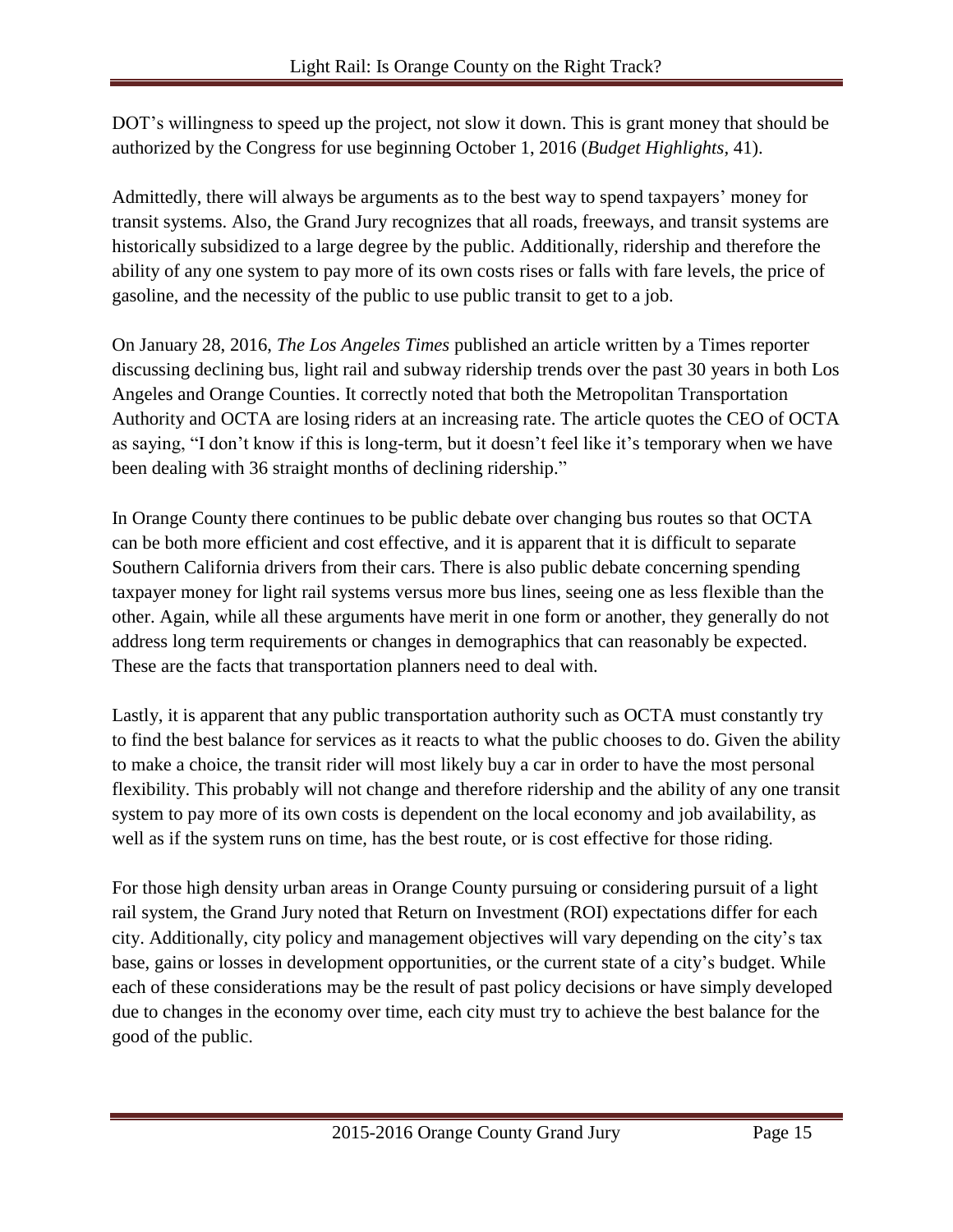To this point, city planners generally accept the following ROI possibilities as being associated with development of light rail, recognizing they are not absolutes:

- That real estate values within about  $1/8^{th}$  of a mile of those areas supported by light rail will normally increase by some increment;
- That new development is attracted by fixed-guideway systems that by definition do not move;
- That urban planners will normally decrease parking requirements for new developments based on the expectation that a number of people living near a light rail system will elect not to drive cars;
- That based on experiences in a number of urban areas nationally, light rail systems tend to create a positive impact on businesses and restaurants that are serviced by the system because the traveling public often finds it easier to access them; and
- That existence of a light rail system often provides a boost to public perception of how a city is managed or how a city presents itself to visitors and businesses.

### <span id="page-16-0"></span>**The OC Streetcar Project Connecting Santa Ana and Garden Grove**

The OC Streetcar Project is the most developed of the Orange County light rail systems considered by the Grand Jury in terms of its support from the public, local politicians, OCTA and the U.S. Department of Transportation. Substantive work on this project began in 2006 and Santa Ana has invested approximately \$7 million in its environmental impact report.

OCTA has identified and scheduled project funding to be provided by California Cap and Trade, the Orange County M2-Project S sales tax, the Department of Transportation New Starts Program and monies from the Federal Congestion Mitigation and Air Quality Improvement Fund.

The OC Streetcar Project is a 4.1 mile double track system that runs from the Santa Ana Regional Transportation Center (SARTC) in Santa Ana, through Santa Ana's downtown to the Civic Center complex and then northwest across the Santa Ana River to Garden Grove and Harbor Boulevard. The estimated cost of the project is \$70 million per mile of double track. This includes all utility work, light rail cars, stops and signage and a maintenance facility. Figure 1 provides a graphic representation of the system.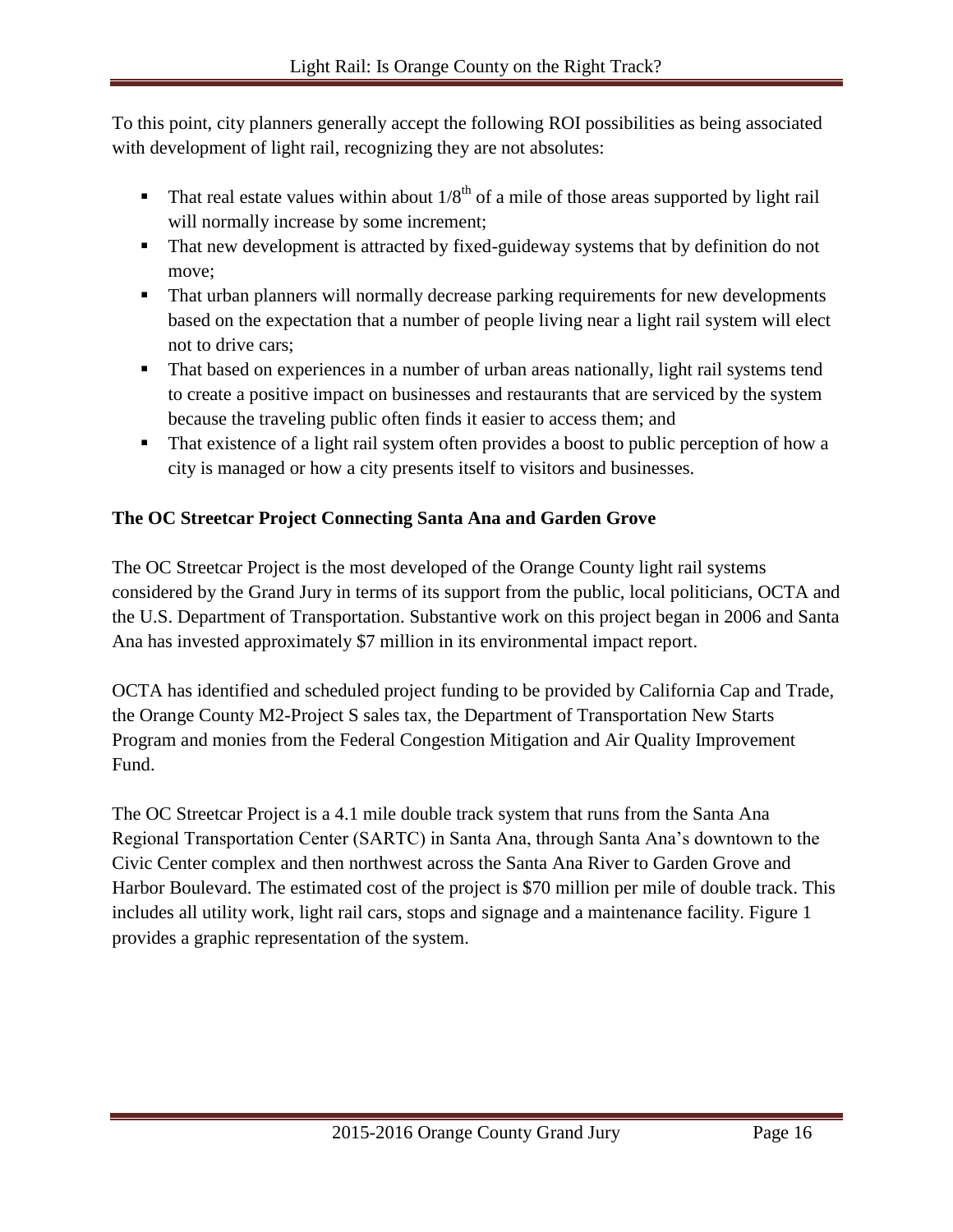

**Figure 1: OC Streetcar Project Alignment. Courtesy of OCTA.**

Excerpts from the Santa Ana to Garden Grove Fixed Guideway Project presentation to the OCTA Transit Committee featured the following supportive talking points:

- Santa Ana and Garden Grove both:
	- o Have large transit dependent populations;
	- o Require transit connection from the SARTC to job and government centers; and
	- o Support establishment of a Garden Grove Transit Hub to link OC Streetcar with the Harbor Boulevard commercial and hotel corridor.
- Immediate project benefits include:
	- o When completed, a reduction of traffic congestion on city streets and freeways;
	- o Service to key destinations in Santa Ana and central Orange County; and
	- o A commuting option, improved air quality and some reduction in automobile dependency.
- Santa Ana and Garden Grove's commitments to the project are:
	- o Financial participation in streetcar operations via Memoranda of Understanding with OCTA;
	- o Staff and consultant support during planning; and
	- o Provision of experienced leadership.

Santa Ana views the OC Streetcar System as a means to upgrade its downtown image, as well as a way to increase property values and local business. It focuses on increasing Metrolink ridership for the many people who work in the Civic Center complex by offering them an alternative to finding parking. The Civic Center Complex encompasses the Federal Courthouse, Homeland Security Offices, County Government Offices, the Superior Court, the Sheriff/Coroner's Offices,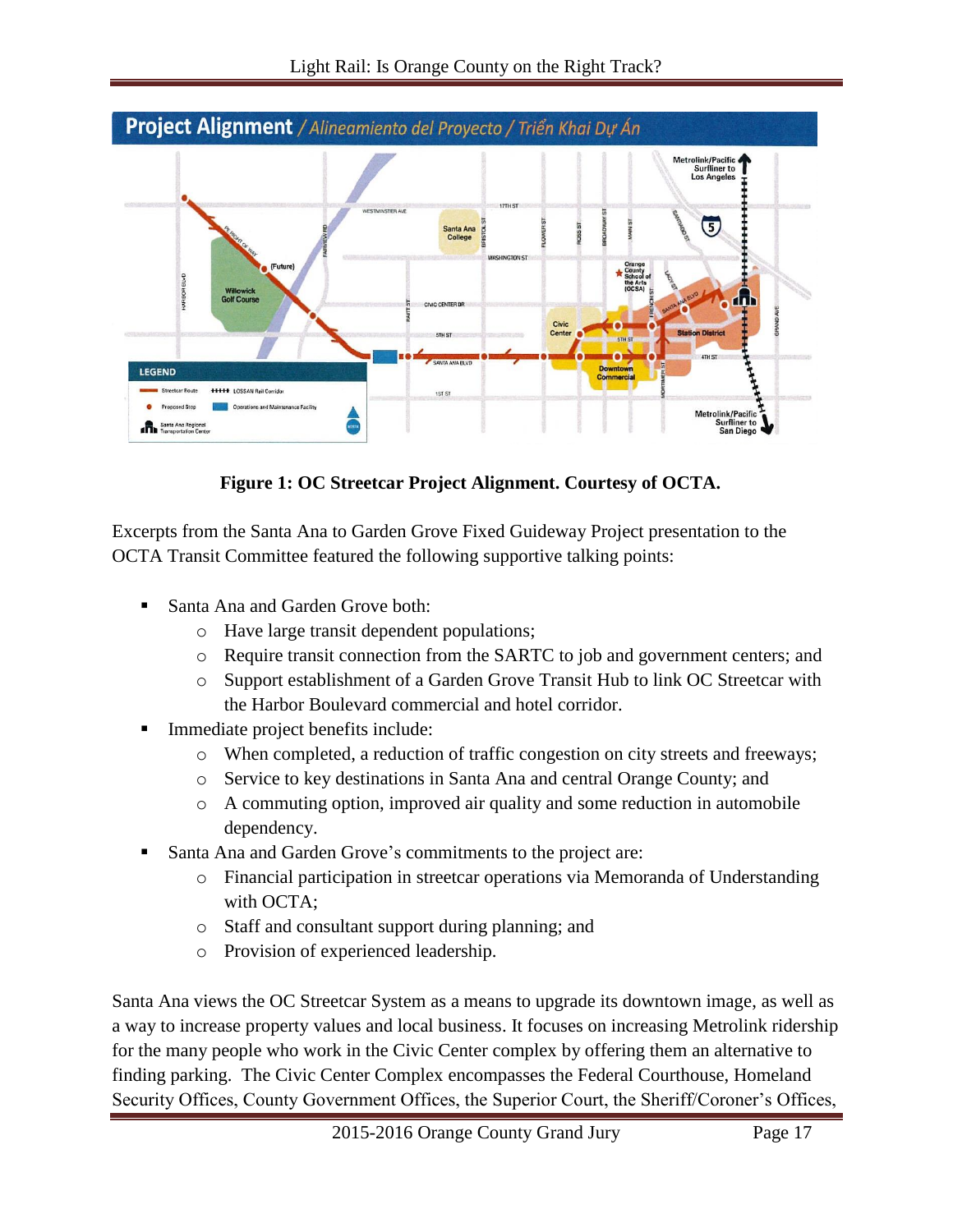the Central Jail complex and Santa Ana city government offices, in addition to the restaurants and businesses that provide services to these agencies.

Garden Grove views the OC Streetcar System as a way to increase use of hotels and parks associated with Harbor Boulevard, as well as a means to increase property values and spur new development around the planned Transit Center at Harbor Boulevard. As Garden Grove's major tax revenues are directly affected by tourist use of hotels and amusement parks, any means for increasing this revenue is important.

Both cities are actively seeking long term benefit for their public image, recognizing that completion of the OC Streetcar Project in 2020 will provide a first success model for the rest of Orange County.

In 2014, based on the OC Streetcar project efforts of the cities of Santa Ana and Garden Grove, the OCTA Board of Directors approved OCTA to serve as the implementer and owner/operator for the OC Streetcar Project. OCTA's assigned responsibilities for the OC Streetcar Project are:

- To serve as the grantee for the Federal New Starts Program;
- To serve as the lead agency for continuing project development, engineering and construction;
- To own, operate, and maintain the system;
- To procure all services necessary to implement the project; and
- To provide annual operating subsidies net of fare box, city contribution and other revenues (OCTA Board Actions 1).

In May 2015, the FTA approved OCTA's entrance into Federal New Starts Program to continue funding and development of this project. By June 2015 an initial Cost, Risk Assessment, and Value Engineering (CRAVE) study for OC Streetcar Project was completed and in July 2015 the FTA assigned a project management oversight consultant to the project. The OC Streetcar Project is now entering its New Starts Engineering Phase (*OC Streetcar*).

Project completion, testing and operations are expected by early 2020 and all stakeholders are looking forward to a first for Orange County.

### <span id="page-18-0"></span>**The City of Anaheim and the Anaheim Rapid Connection (ARC) Project**

In 2006, Anaheim also took advantage of OCTA's "Go Local" program to establish and publish a Transit Master Plan. Then in 2011, Anaheim entered into a number of Cooperative Agreements with OCTA to advance the project. In 2014, OCTA approved Anaheim's selection of fixed guideway light rail as the locally preferred alternative for augmenting transit extensions for Metrolink.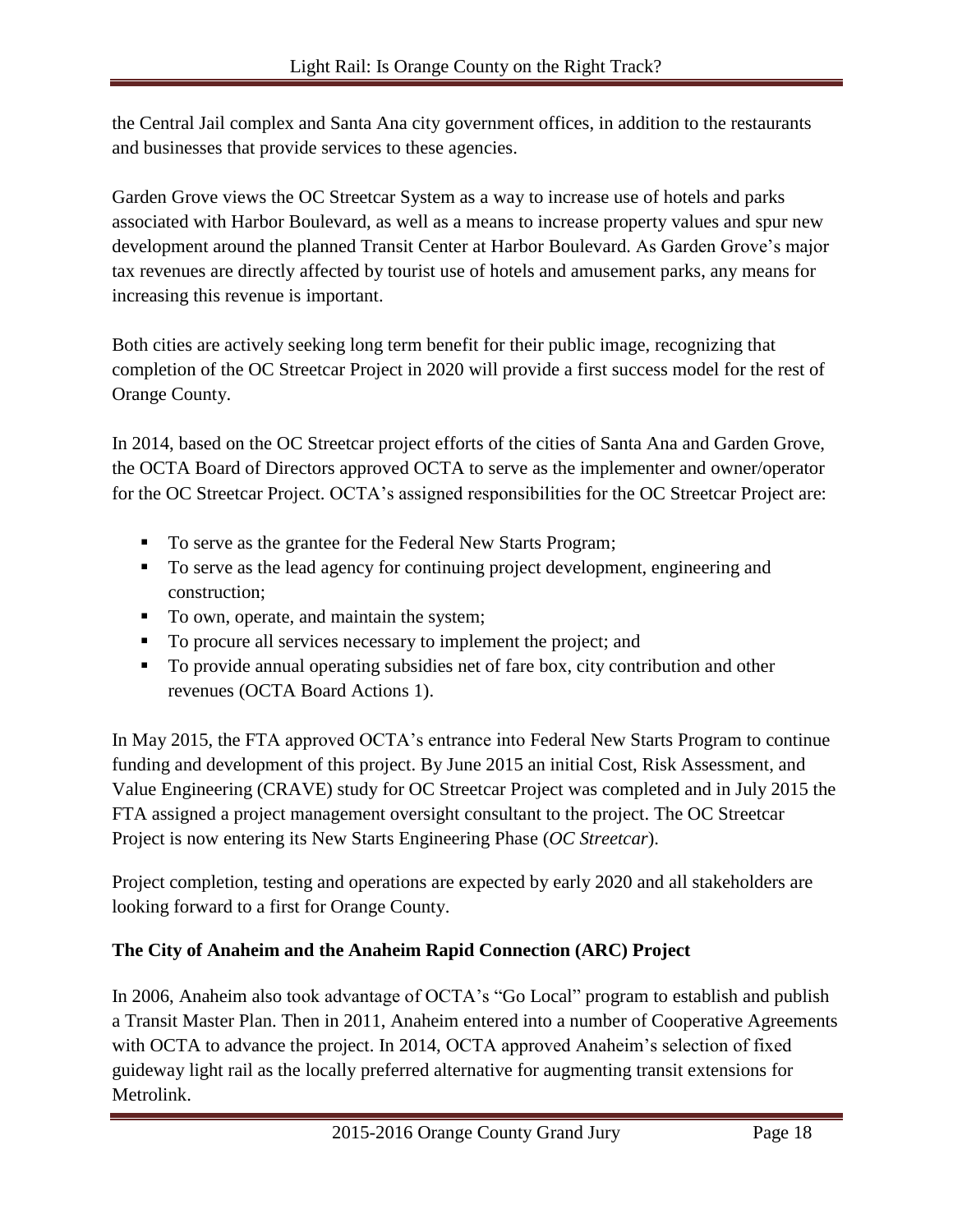The initial Alternative Analysis completed in 2014 showed little or no impact from the proposed project alignment. However, in 2015, the Anaheim city council directed staff to study an additional alignment to minimize any need to acquire private property for right of way access. Figure 2 provides a graphic of the new alignment.

As a result, a second environmental impact study was commissioned and is expected to be completed late 2016. This study is partially funded through the Anaheim Tourism Improvement District (ATID), a public/private entity created by an Anaheim city ordinance that collects a tax on hotel use to be used to promote tourism transportation. ATID has paid \$1.3 million toward the second environmental study.



**Figure 2: ARC Alignment. Courtesy of City of Anaheim**

The ARC, as now proposed, is a 3.1 mile double track system that runs from the Anaheim Regional Transportation Intermodal Center (ARTIC) next to Angel Stadium, along Katella Avenue through the Platinum Triangle to Clementine Street. It will turn west to Harbor Boulevard and then south to Convention Way. The project will connect to a multi-use station at the intersection of Clementine Street and Disney Way which will be constructed by Disneyland. This light rail system will serve the Anaheim Convention Center as well as the hotels and services attendant to the Anaheim convention center and Disneyland.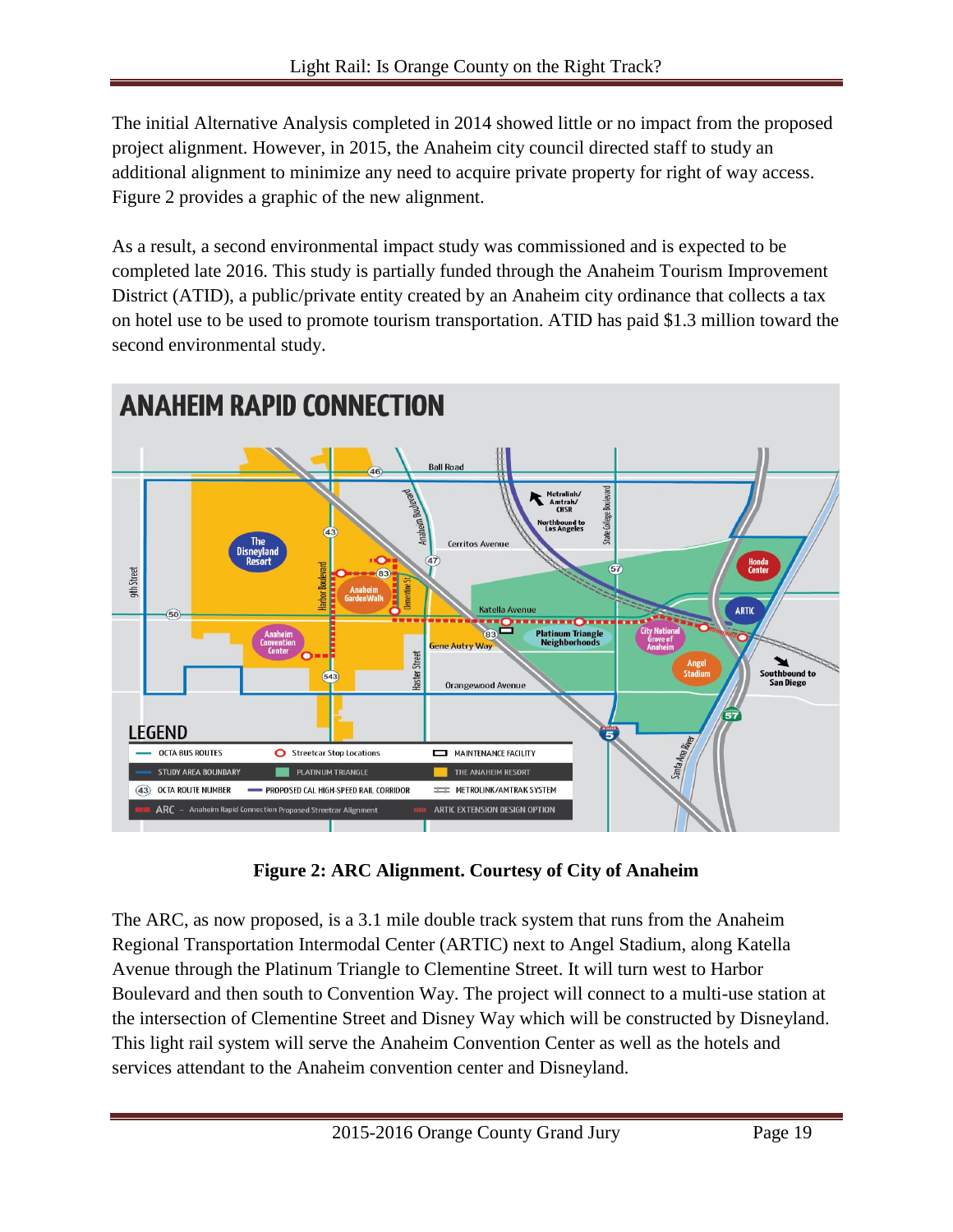The estimated cost of the ARC project is \$100 million per mile of double track which includes utilities, streetcars, stops, signage and a maintenance facility. While this is more than the \$70 million per mile estimated for the OC Streetcar Project, Anaheim has elected to tailor its proposed project so that it has station/stop upgrades that match ongoing city improvements. It also plans to buy additional light rail cars.

The Anaheim Visitors Bureau is very supportive of the ARC and views it as another transportation option for the city. In addition, the Visitors Bureau is closely aligned with the Anaheim Resort Transportation (ART), a private non-profit bus system run by Anaheim's hoteliers. The ART was created because it made more sense to have a shared bus system linking Anaheim's resorts and hotels than each hotel having its own shuttle buses. When the ARC project is completed, ART plans to reconfigure routes and service to take advantage of the ARC's routes and stations. This model has shown itself to be effective in San Diego and addresses some objections about light rail not being accessible to the public because it runs on a fixed route.

In addition to the creation of the new Star Wars venue at Disneyland, which is expected to bring significant new tourism, Anaheim is projecting major business and residential growth by 2021. Zoning for the Platinum Triangle allows for 18,988 residential units, 14.1 million sq. ft. of office space and 4.8 million sq. ft. of retail space. The Platinum Triangle includes Angel Stadium, the Honda Center and the Grove of Anaheim (*Initial Study* 7-8). According to the *Orange County Register's* November 19, 2015 Anaheim Bulletin, scheduled hotel and resort construction in Anaheim should create an additional 1,555 rooms by the end of 2016 and another 2,129 by 2021. On a somewhat longer horizon, Anaheim projects another 3.4 to 10 million sq. ft. of office and retail space requirements, 65% within 1/8 mile of projected light rail stops.

This forecasted development shows Anaheim becoming even more of a center for tourism and business, as well as a more exciting place to live.

Anaheim views the ARC project as primarily focused on providing enhanced mobility for the public. It also acknowledges that use of light rail systems can create economic development and welcomes that concept. A key phrase is that the proposed light rail system will encourage "walkability," the ability for workers and tourists to move around Anaheim's urban core, from home to stores, work and entertainment, without having to use a car.

Funding for the ARC Project will most likely be provided by California Cap and Trade, Orange County M2-S Sales Tax, the Department of Transportation New Starts Program and Federal Congestion Mitigation and Air Quality Improvement grants; however, these entities have not yet allocated the money.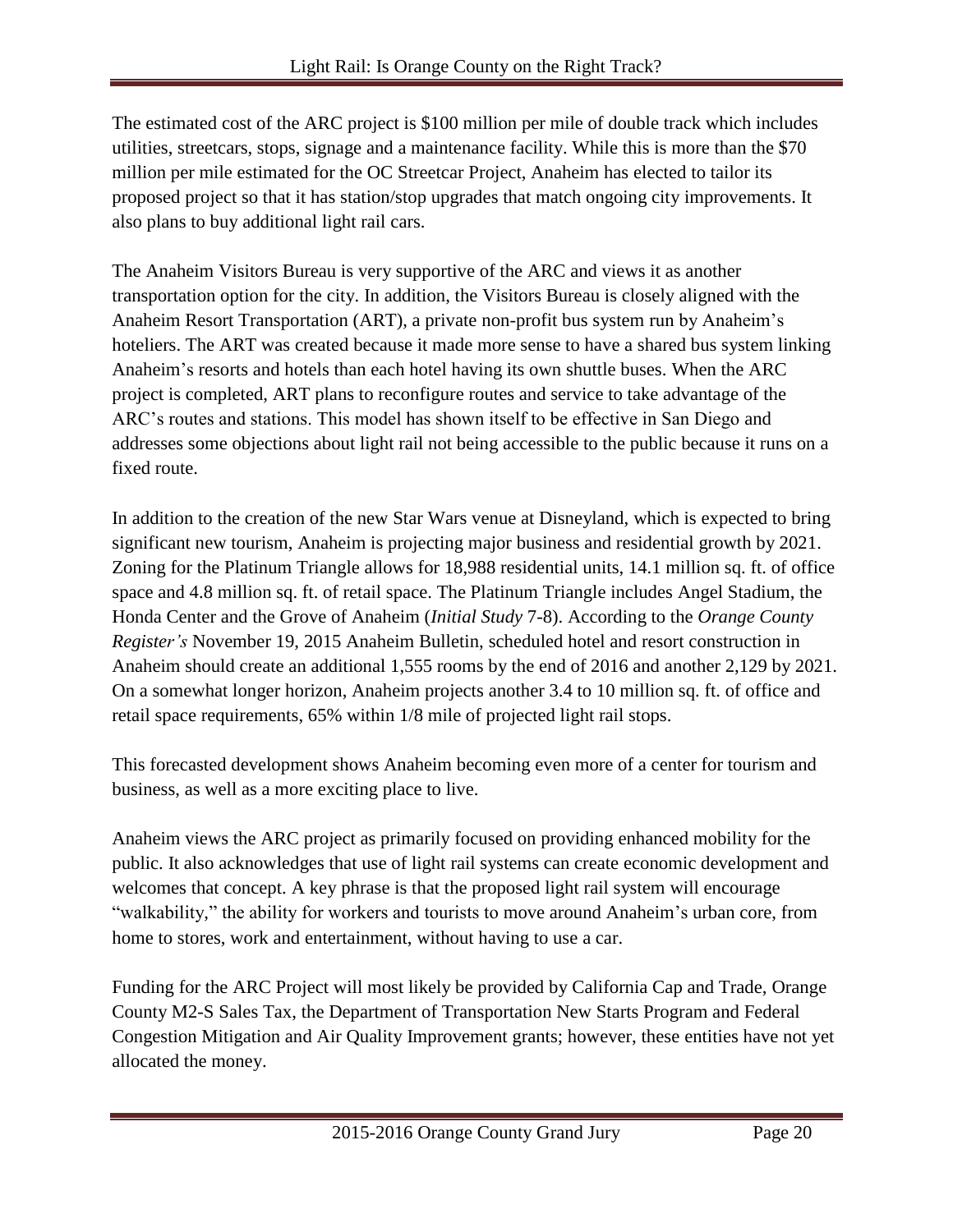Anaheim's resort industry currently does not completely satisfy the Federal Transit Authority's more traditional industry-based ridership model which assumes commuters are going to manufacturing, production or commercial jobs, rather than those that work in equally important services and entertainment jobs that primarily cater to the tourist industry. Because of this issue some OCTA Board members are concerned that the ARC will not qualify for the New Starts Program. To counter this concern, the Anaheim city staff is working closely with the FTA to define a ridership model that recognizes Anaheim service and resort worker commutes as well as resort guest mobility and large event transit needs.

Anaheim expects to be successful in this joint effort but recognizes this will require patience and a long-term commitment. The Grand Jury considers Anaheim to be "on the right track."

### <span id="page-21-0"></span>**The City of Fullerton's Efforts to Study Use of Light Rail**

While Fullerton has studied the potential for light rail as a transit option, the City Council has not yet given direction to pursue a specific project.

Fullerton has long been a railroad town and continues to see rail as most important to its future. Fullerton hosts a number of heavy rail and commuter rail providers. Along with Amtrak's Pacific Surf liner and Southwest Chief lines between San Diego and Los Angeles, there are seven miles of Metrolink rail joining the Metrolink 91 Line from Riverside and the Orange County Line, then proceeding into the heart of Los Angeles.

In addition to the above, there exists an unused Union Pacific ROW that could become a light rail extension with the purchase of an additional 2.5 miles of ROW. Fullerton is also interested in the long term potential for a light rail link with the Los Angeles Metro System and in 2010 sent a Letter of Support concerning this to the City of Whittier.

Fullerton's Metrolink Transportation Center, although small in size, leads all other Orange County Metrolink stations in ridership. By 2020, an anticipated 4,000 Metrolink riders per day are expected to use this transportation center. Reasons include ease of access and parking, as well as an interesting downtown with entertainment and restaurants. A large component of this ridership is passengers who commute the approximately 30 minutes from Orange County to Los Angeles and back each day.

The California High Speed Rail Authority (CHSRA) has identified the Fullerton Transportation Center for a possible skip-stop service on the Los Angeles to Anaheim portion of the high speed rail project. Skip-stop service reduces rail travel times and increases rail line capacity by allowing one train to wait on a parallel rail line while a faster train passes through.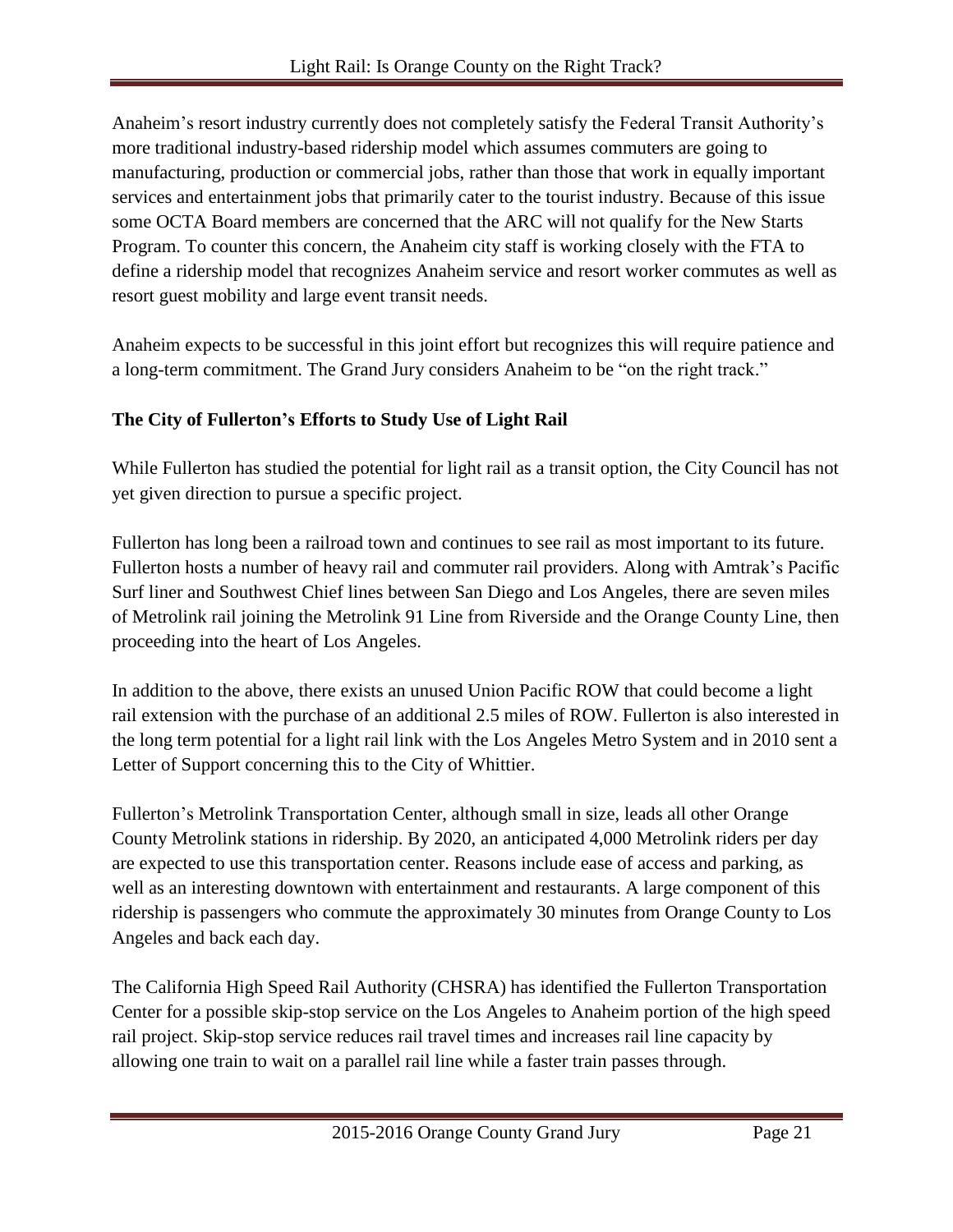The key to Fullerton's ability to use light rail rests with the two rush periods experienced by Metrolink each weekday, from 6 AM to 8 AM each morning and then from 4 PM to 6 PM each evening. By providing transit extension capability that does not necessarily require the use of automobiles, Fullerton seeks to open its historic downtown and schools to transit riders throughout Orange County, and sees this as a way to capitalize on what is an expanding population of transit riders.

The City wants to encourage commuters to use its historic downtown for dinner and entertainment after their work day and would like to see California State University at Fullerton (CSUF) students use Metrolink and a transit link to get to class, instead of using limited college parking. Finally, Fullerton is host to approximately 300 contract manufacturers that enjoy easy access to Los Angeles for business development.

In 2008, Fullerton participated in the OCTA "Go Local" program to study various ways to increase Metrolink ridership. At that time, the idea of a link connecting the Metrolink Transit Center with the Fullerton college complex was developed. Then in 2013, using money from SCAG, channeled through OCTA, Fullerton commissioned a College Connector Study to examine connecting its Metrolink Transit Center to CSUF and the college complex in the Eastern part of town. CSUF continues to be fully engaged in this process.

In February, 2014 the Fullerton city staff presented the College Connector Study to the Fullerton city council. The Council authorized submission of the study to OCTA as an "unconstrained" project involving light rail as one option and directed staff to move ahead with planning (Van Stratten 1).

The proposed transit alignment would be approximately four miles running from the Transit Center at 120 E. Santa Fe Avenue, through Fullerton's downtown area to the CSUF complex. While Fullerton has not made a final alignment selection, a route that generally follows both Commonwealth Avenue and Chapman Avenue in a loop makes sense.

Finally, Fullerton is looking for ways to capitalize on possible future growth along the Harbor Boulevard corridor and to attract residents and businesses interested in living in Orange County, and commuting to Los Angeles.

The Fullerton city council will need to make a number of policy decisions in order to become fully engaged with OCTA and Department of Transportation processes. These will most likely include:

Full endorsement of light rail as a policy matter;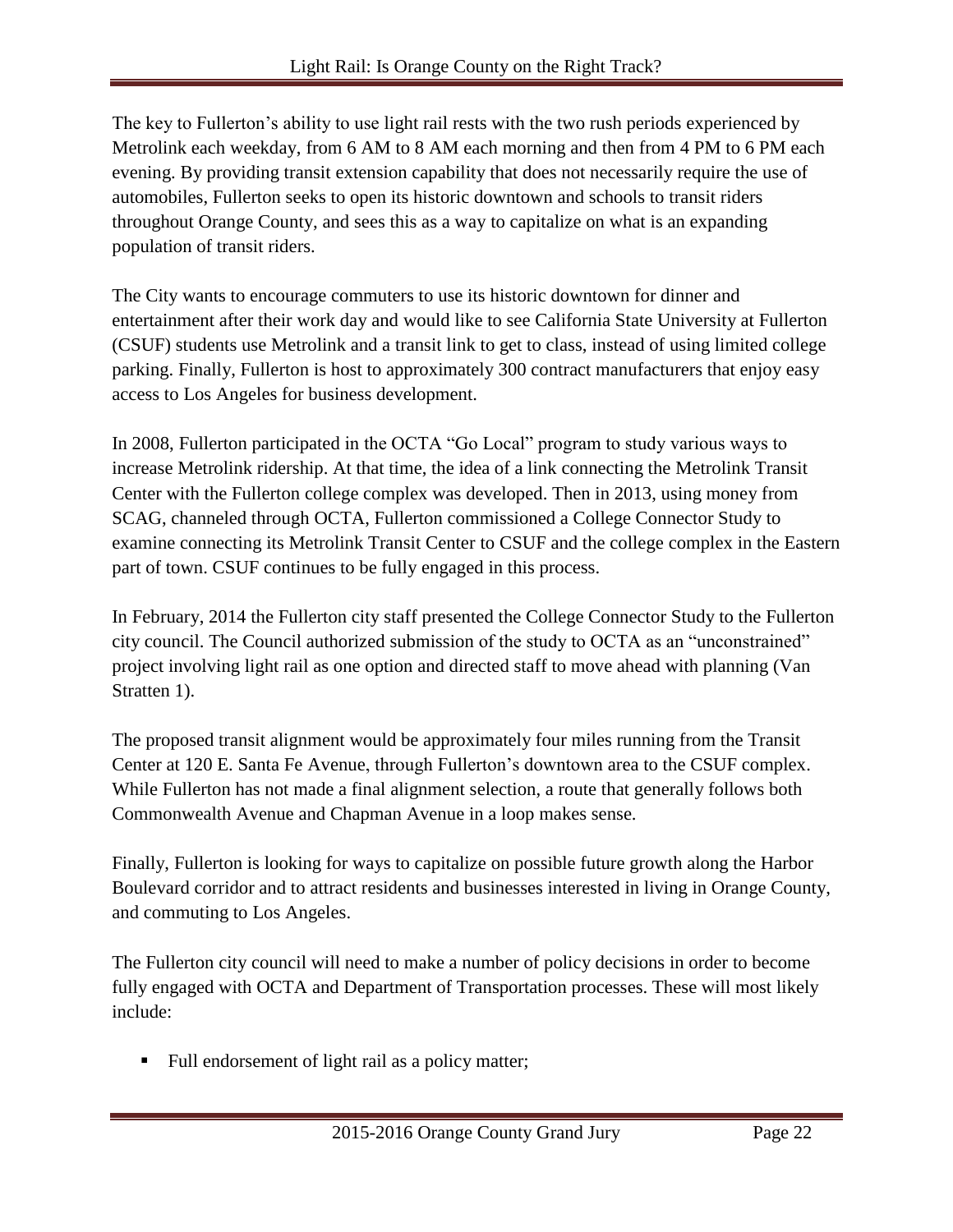- Policies that encompass CSUF as well as the other colleges on the eastern side of Fullerton;
- Completion of a transportation plan and feasibility study;
- Completion of an environmental plan; and
- A commitment to provide financial support to help make all the above occur.

The Grand Jury supports Fullerton's efforts and notes that OCTA has earmarked approximately \$3.5 million to help the city advance transit options once the city council has provided policy direction.

### <span id="page-23-0"></span>**COMMENDATIONS**

The Grand Jury would like to commend the employees of OCTA and the cities interviewed in the course of this investigation for their hard work and dedication to advancing light rail and other transit options in Orange County. Each seeks to promote the public good and economic growth in their communities and within Orange County based on their understanding of the benefits of various public transportation options. The Grand Jury also commends each for recognizing the need for a longer term County Transportation Master Plan that could help create an intra-county network of light rail and other transit options, as well as additional rail links with Los Angeles County.

### <span id="page-23-1"></span>**FINDINGS**

In accordance with *California Penal Code* Sections 933 and 933.05, the 2015-2016 Grand Jury requires responses from each agency affected by the findings presented in this section. The responses are to be submitted to the Presiding Judge of the Superior Court.

Based on its investigation titled "Light Rail: Is Orange County on the Right Track?" the 2015- 2016 Orange County Grand Jury has arrived at five principal findings, as follows:

**F.1.** The lack of development of second-generation light rail in Orange County can be closely linked to the reality of different transit priorities for the thirty-four diverse cities in the county.

**F.2**. Orange County would benefit from the examples of Los Angeles and San Diego Counties with their history of promoting centrally organized and run light rail systems. As a result, these counties were well-positioned to plan for and develop second generation light rail systems expansion in the 1980's.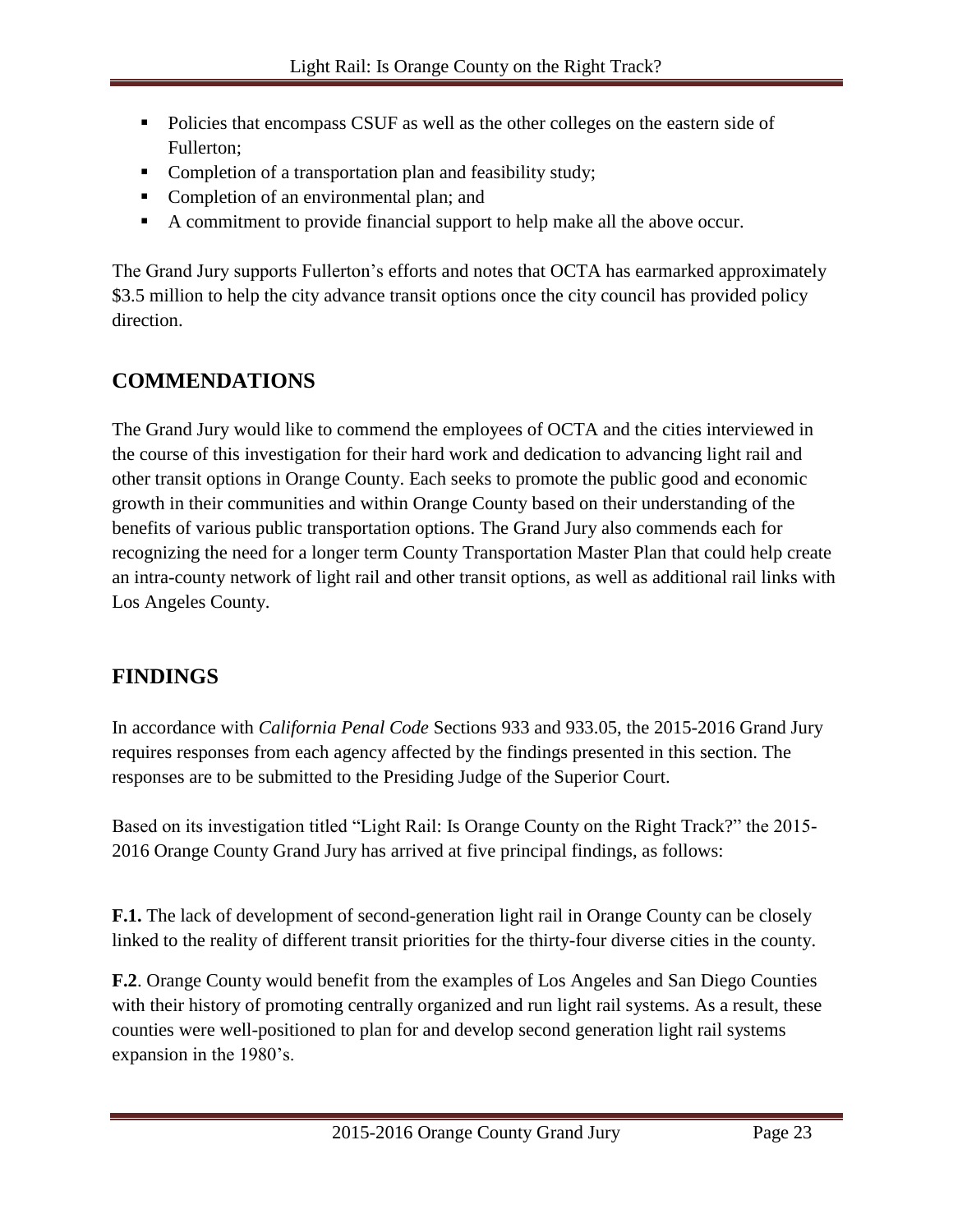**F.3.** Approval of OCTA as implementer and owner/operator of the OC Streetcar Project, and as subsequent grantee for the Federal New Starts Program, has created the basis for enabling further light rail development in Orange County to include public outreach and marketing/promotion efforts.

**F.4.** Creation by OCTA of a draft light rail Master Plan for Orange County that includes both intra and inter county transit connectivity options would be of considerable value to the public.

**F.5.** The long project times associated with light rail system establishment require not only careful planning and coordination by OCTA, but also consistent efforts to inform the public by those Orange County cities involved in development or possible development of light rail projects.

### <span id="page-24-0"></span>**RECOMMENDATIONS**

In accordance with *California Penal Code* Sections 933 and 933.05, the 2015-2016 Grand Jury requires responses from each agency affected by the recommendations presented in this section. The responses are to be submitted to the Presiding Judge of the Superior Court.

Based on its investigation titled "Light Rail: Is Orange County on the Right Track?" the 2015- 2016 Orange County Grand Jury makes the following eight recommendations:

**R.1**. OCTA should initiate another "Go Local" effort in FY 16/17 encouraging more Orange County cities to advocate for light rail or other transit connections to assist Metrolink ridership. (F.1., F.3.)

**R.2.** OCTA should organize and lead focus groups during FY 16/17 to gauge public reaction to transportation options for Orange County that will be affected by the changes in working and population centers forecast for the next 20 years. (F.1., F.3.)

**R.3.** OCTA should use multi-lingual (English, Spanish, Korean and Vietnamese) Web and printed marketing materials to highlight Metrolink Transportation Center and light rail connectivity efforts in Orange County. (F.1., F.3.)

**R.4.** OCTA should create a draft phased light rail Master Plan during FY 16/17 that links the County's high density urban areas and connects with Metrolink and Los Angeles County's Metro light rail system. (F.4.)

**R.5**. OCTA should publish this Master Plan on its Website once it is created and provide a Website progress update every six months. (F.4.)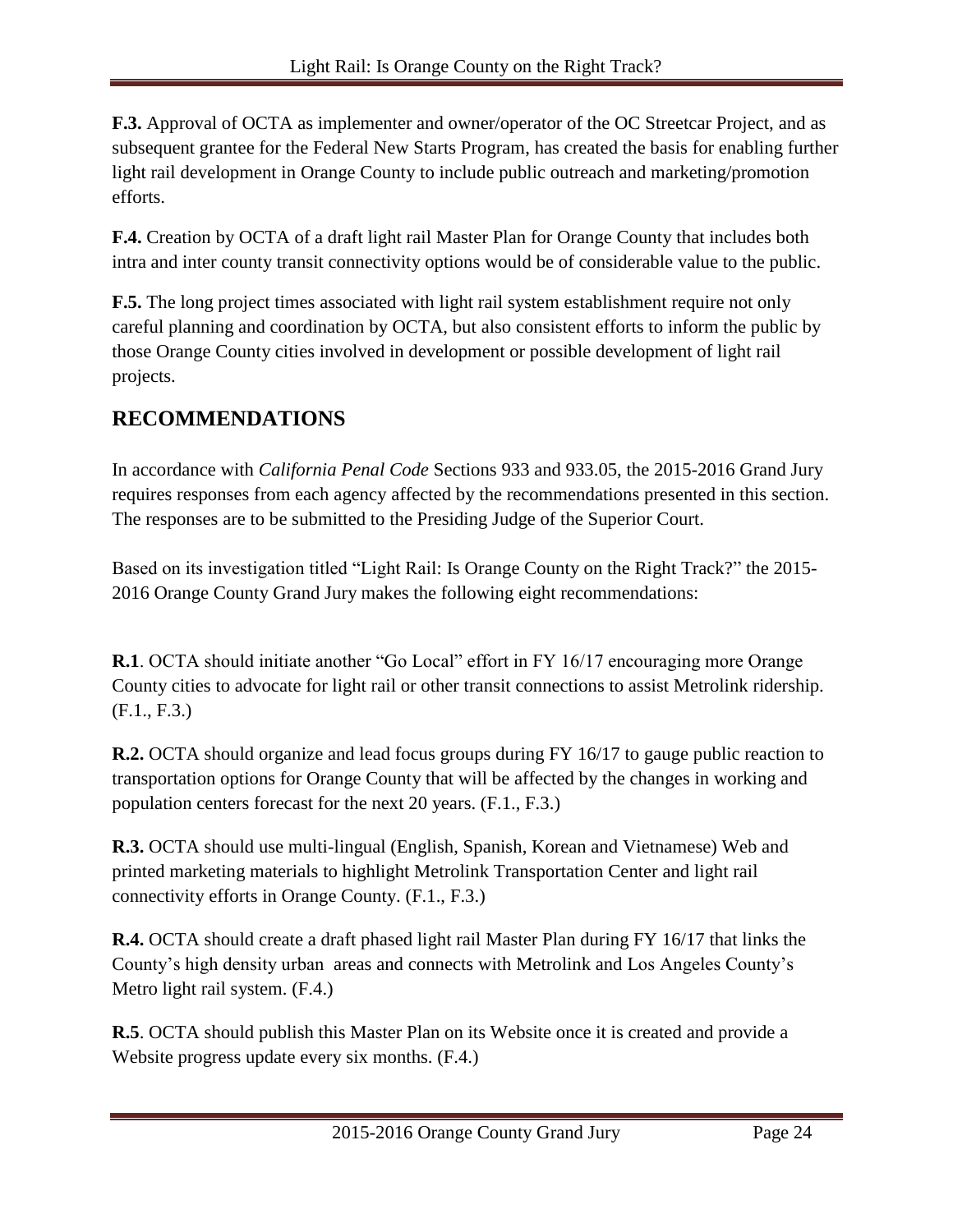**R.6**. Santa Ana and Garden Grove should create links on their Websites within six months of receipt of this report that show their efforts to complete the OC Streetcar Project and then update these Websites every three months. (F.5.)

**R.7**. Anaheim should maintain its link on the city's Website that shows efforts to successfully complete the ARC project and then update that Website every three months. (F.5.)

**R.8**. Fullerton should create a link on the city's Website that describes the Fullerton City Council's policy decision process concerning the best transit option to support the College Connector Plan, and then update this Website every three months. (F.5.)

### <span id="page-25-0"></span>**REQUIRED RESPONSES**

The California Penal Code Section 933 requires the governing body of any public agency which the Grand Jury has reviewed, and about which it has issued a final report, to comment to the Presiding Judge of the Superior Court on the findings and recommendations pertaining to matters under the control of the governing body. Such comment shall be made *no later than 90 days* after the Grand Jury publishes its report (filed with the Clerk of the Court). Additionally, in the case of a report containing findings and recommendations pertaining to a department or agency headed by an elected County official (e.g. District Attorney, Sheriff, etc.), such elected County Official shall comment on the findings and recommendation pertaining to the matters under that elected official's *within 60 days* to the Presiding Judge with an information copy sent to the Board of Supervisors.

Furthermore, California Penal Code Section 933.05, subdivisions (a), (b), and (c), detail, as follows, the manner in which such comment(s) are to be made:

(a) As to each Grand Jury finding, the responding person or entity shall indicate one of the following:

(1) The respondent agrees with the finding

 (2) The respondent disagrees wholly or partially with the finding, in which case the response shall specify the portion of the finding that is disputed and shall include an explanation of the reasons therefore.

(b) As to each Grand Jury recommendation, the responding person or entity shall report one of the following actions:

 (1) The recommendation has been implemented, with a summary regarding the implemented action.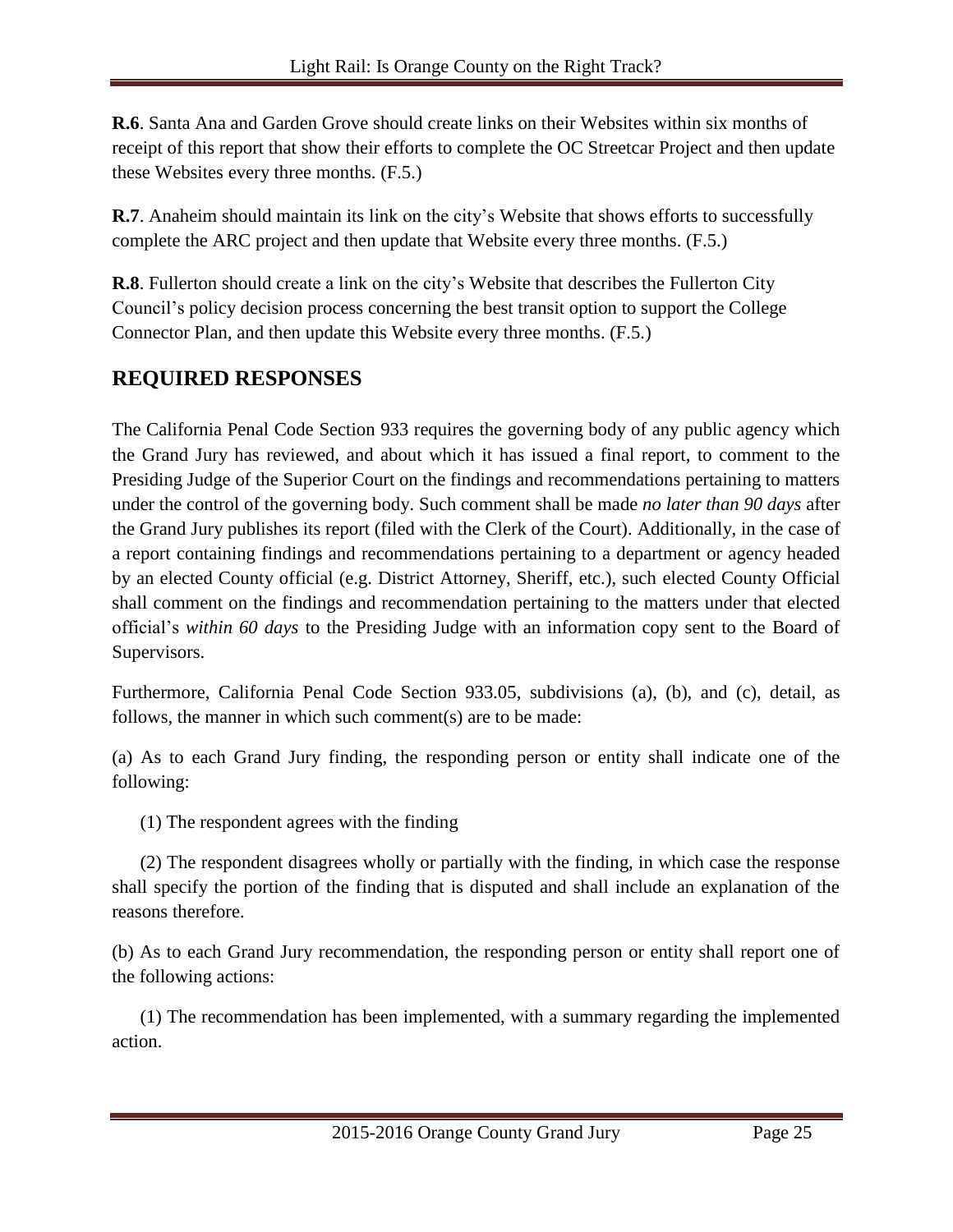(2) The recommendation has not yet been implemented, but will be implemented in the future, with a time frame for implementation.

 (3) The recommendation requires further analysis, with an explanation and the scope and parameters of an analysis or study, and a time frame for the matter to be prepared for discussion by the officer or head of the agency or department being investigated or reviewed, including the governing body of the public agency when applicable. This time frame shall not exceed six months from the date of publication of the Grand Jury report.

 (4) The recommendation will not be implemented because it is not warranted or is not reasonable, with an explanation therefore.

(c) If a finding or recommendation of the Grand Jury addresses budgetary or personnel matters of a county agency or department headed by an elected officer, both the agency or department head and the Board of Supervisors shall respond if requested by the Grand Jury, but the response of the Board of Supervisors shall address only those budgetary/or personnel matters over which it has some decision making authority. The response of the elected official or department head shall address all aspects of the findings or recommendations affecting his or her agency or department.

Comments to the Presiding Judge of the Superior Court in compliance with Penal Code Section 933.05 are required from:

Responses Required:

Responses are required from the following governing bodies with 90 days of the date of publication of this report:

| 90 Day Required Responses:                 | F1 | F <sub>2</sub> | F <sub>3</sub> | F4 | F5 |
|--------------------------------------------|----|----------------|----------------|----|----|
| <b>Board of Directors, OCTA:</b>           | x  | x              | x              | x  |    |
| <b>City Council, City of Santa Ana:</b>    |    |                |                |    |    |
| <b>City Council, City of Garden Grove:</b> |    |                |                |    |    |
| <b>City Council, City of Anahiem:</b>      |    |                |                |    |    |
| City Council, City of Fullerton:           |    |                |                |    |    |

| 90 Day Required Responses:                 | R1 | R2 | R <sub>3</sub> | <b>R4</b> | <b>R5</b> | R <sub>6</sub> | R7 | R <sub>8</sub> |
|--------------------------------------------|----|----|----------------|-----------|-----------|----------------|----|----------------|
| <b>Board of Directors, OCTA:</b>           | x  |    | x              | x         | χ         |                |    |                |
| City Council, City of Santa Ana:           |    |    |                |           |           | χ              |    |                |
| <b>City Council, City of Garden Grove:</b> |    |    |                |           |           | x              |    |                |
| <b>City Council, City of Anahiem:</b>      |    |    |                |           |           |                | X  |                |
| <b>City Council, City of Fullerton:</b>    |    |    |                |           |           |                |    |                |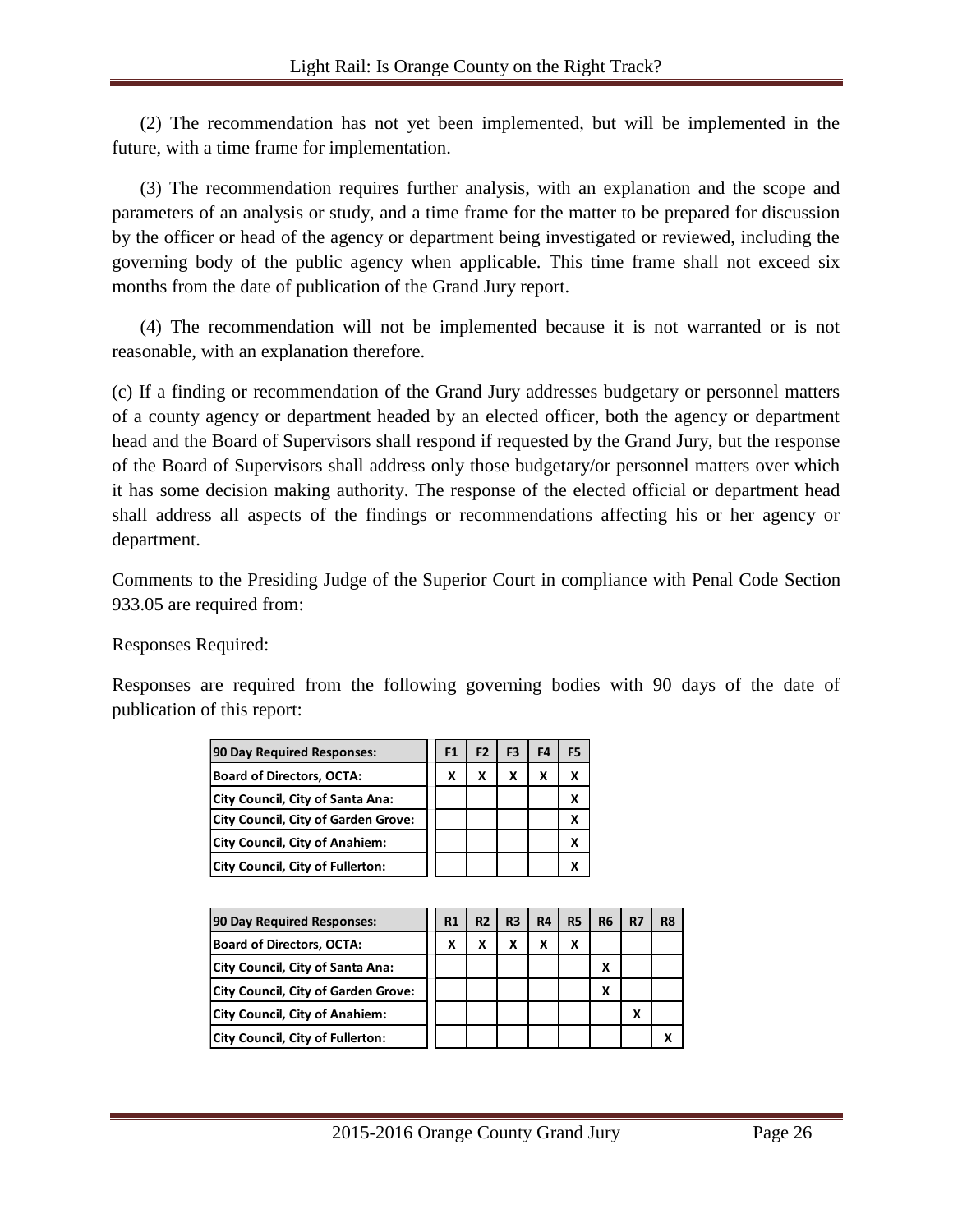### <span id="page-27-0"></span>**WORKS CITED**

- City of Anaheim. *Anaheim Go Local Transit Master Plan Final Report*. Irvine, CA. 18 Dec. 2007. Print.
- City of Anaheim. *Initial Study for the Anaheim Rapid Connection (ARC) Fixed Guideway CSUF.* Daily Titan. 11 May 2014. Web. 25 Jan. 2016.
- Delong, James V. *Myths of Light Rail Transit Policy Study No. 244*. Reason Public Policy Institute. Reason Foundation. reason.org. 1 Sep. 1998. Web. Dec. 12. 2015.
- *Expo Line (Los Angeles Metro).* Wikipedia. 21 Oct. 2015. Web.27 Oct. 2015

*Light Rail in the United States*.Wikipedia.24 Aug. 2015.Web.1 Sep. 2015.

- Mallinckrodt, Jack. *Centerline Light Rail Unveiled*. Urbantransport.org. 3 Aug. 2004. Web. 8 Jan. 2016.
- *OC Streetcar*. Projects-and-Programs/All-Projects/Rail-Projects. octa.net. Web. 22 Sep. 2015.

*Orange County Transportation Authority*. Wikipedia.15 Jun. 2015.Web. 18 Jul. 2015.

*Pacific Electric*. Wikipedia. 9 Oct. 2015.Web.12 Oct. 2015.

*Passenger Rail Terminology*. Wikipedia. 9 Oct. 2015. Web. 6 Nov. 2015.

- *San Diego Metropolitan Transit System*. Wikipedia. 25 Jun. 2015.Web. 7 Sep. 2015.
- *San Diego Trolley*. Wikipedia. 6 Jul. 2015.Web. 18 Jul. 2015.
- *Santa Ana Streetcar Project: A Study in Local Transit Planning*. ocgrandjury.org. 4 May 2010. Web. 19 Nov. 2015.
- *Sprinter.* Wikipedia. 1 Dec. 2015. Web. 18 Jan. 2015.
- *Transit Extensions to Metrolink*. Projects and Programs/All Projects/Rail-Projects.octa.net. Web.27 Oct.2015.
- United States, Department of the Treasury with the Council of Economic Advisors. *An Economic Analysis of Infrastructure Investment.* Washington DC: 11 Oct. 2010. Print.
- United States. Department of Transportation. *Budget Highlights, Fiscal Year 2017 Proposed Budget*. Washington DC: Dec. 2016. Print.
- United States. Department of Transportation. Federal Transit Administration. *Final Interim Policy Guidance Federal Transit Administration Capital Investment Grant Program*. Washington DC: 20 Aug. 2015. Print.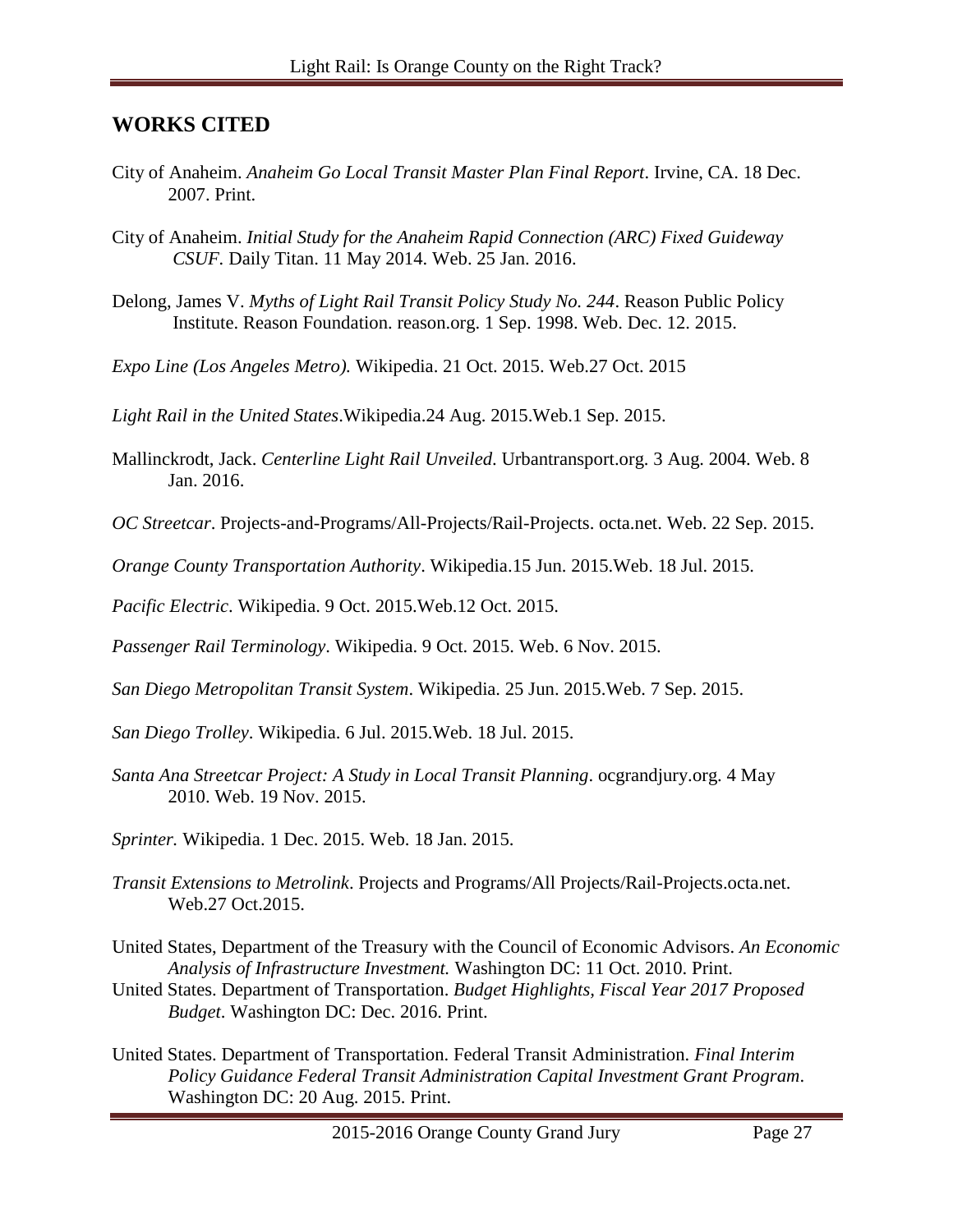*Urban Cores, Core Cities and Principal Cities*. Newgeography.com. Web. 1 Dec. 2015.

- Van Stratten, Gina. *City Studying Public Transportation Project to Connect Downtown with CSUF*. Daily Titan. 11 May 2014. Web. 25 Jan. 2016.
- Weikel, Dan. *Rail Could Make a Comeback in OC*. Daily Pilot. Tradvisors.com/resources/news. Web. 6 Aug. 2015.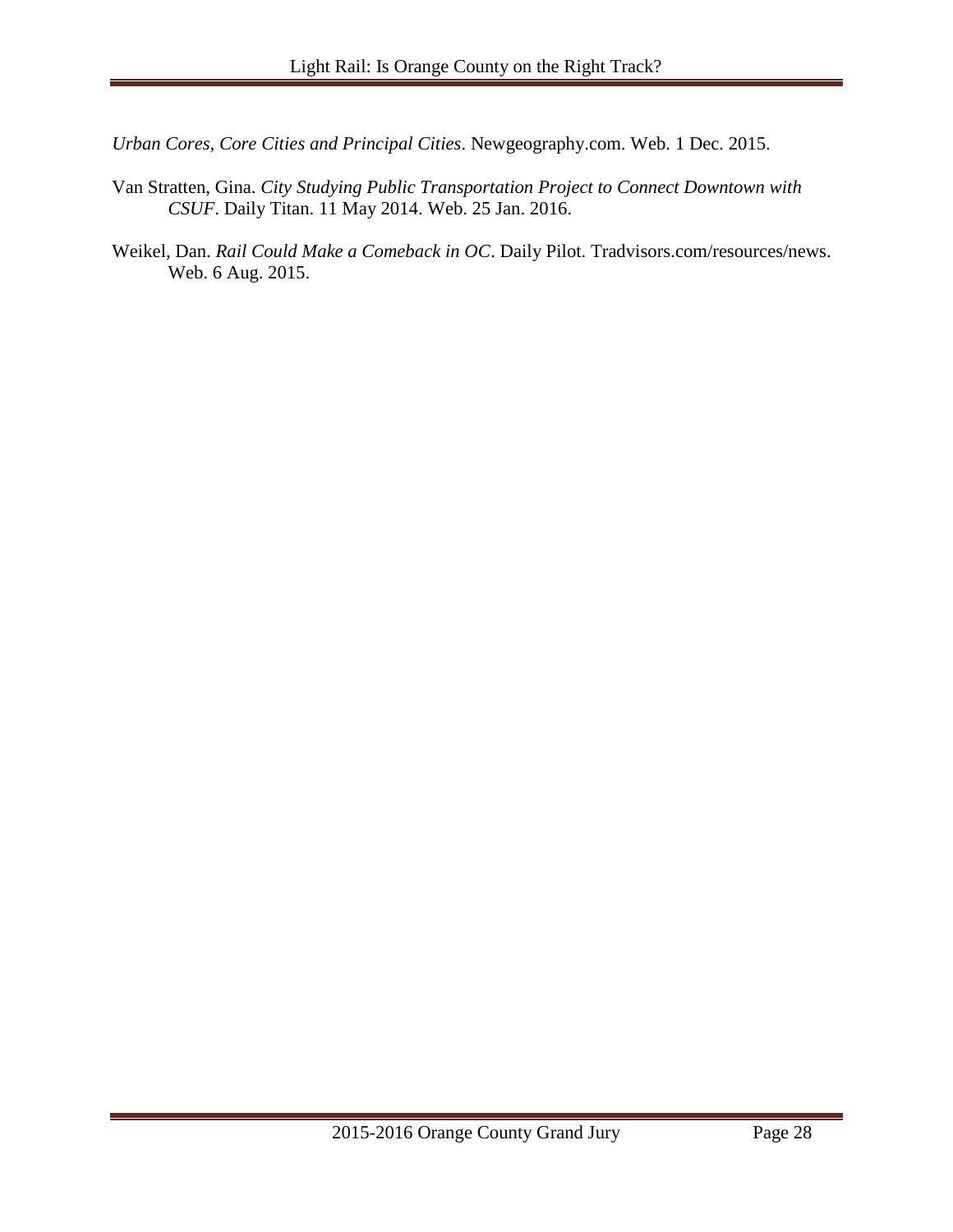### <span id="page-29-0"></span>**WORKS CONSULTED**

- *Anaheim Streetcar Economic Impact & Development Study.* GB Place Making. E.D. Hovee and Company. 30 Aug 2013. Print.
- *Anaheim Chamber of Commerce*. anaheimchamber.org. 2014. Web. 31 Dec. 2015.

*Board Actions 8 Aug. 2014*. octa.net. 11 Aug. 2014.Web. 5 Oct. 2015.

- City of Anaheim. Council Agenda Report. Department of Public Works. *Anaheim Rapid Connection (ARC) Fixed-Guideway Project Update*. Anaheim, CA. 22 April 2012. Print.
- City of Anaheim. Council Agenda Report. Department of Public Works. *Anaheim Rapid Connection (ARC) Fixed-Guideway Project-Selection of Locally Preferred Alternate and Acceptance of Anaheim Transportation Improvement District (ATID) Transportation Funds*. Anaheim, CA: 23 Oct 2012. Print.
- Cooperative Agreement No. C-6-0692 between OCTA and City of Santa Ana. *City Initiated Transit Extensions to Metrolink w/Amendment*. Santa Ana, CA. 21 Mar. 2007. Print.
- Cooperative Agreement No. C-8-1157 between OCTA and City of Santa Ana. *City of Santa Ana Fixed-Guideway Project w/Amendments*. Santa Ana, CA. 23 Mar. 2015. Print.
- Felgenbaum, Baruch. *Southern California Mobility Plan*. reason.org.news/show. 17 Nov. 2015. Web. 27 Nov. 2015.
- Freemark, Yonah. *Have U.S. Light Rail Systems Been Worth the Investment?* Blog. @yfreemark. 10 Apr. 2014. Web. 29 Oct. 2015.
- *Garden Grove Chamber of Commerce*. gardengrovechamber.com. 2012. Web. 31 Dec. 2015.
- Harris, Marlys. *When it Comes to Public Subsidies, Twin Cities Light Rail Seems a Bargain*. minnpost.com/cityscape. Jun. 2012. Web. 29 Oct. 2015.
- *Moving into the Future at Hyper drive.* Orange County Register. 7 Dec. 2015:News 1,10. Print.
- *North Orange County Chamber*. nocchamber.com. 2015. Web. 31 Dec. 2015.
- *Orange County Transportation Authority 2015-2016 Approved Budget.* Santa Ana, CA. Jul. 2015. Print.
- Pacific Electric Right-of-Way Study Update Power Point. Orange County Transportation Authority. Santa Ana, Ca. 2010. Print.

*Santa Ana Chamber of Commerce*. SantaAnaChamber.com. 2015. Web. 31 Dec. 2015.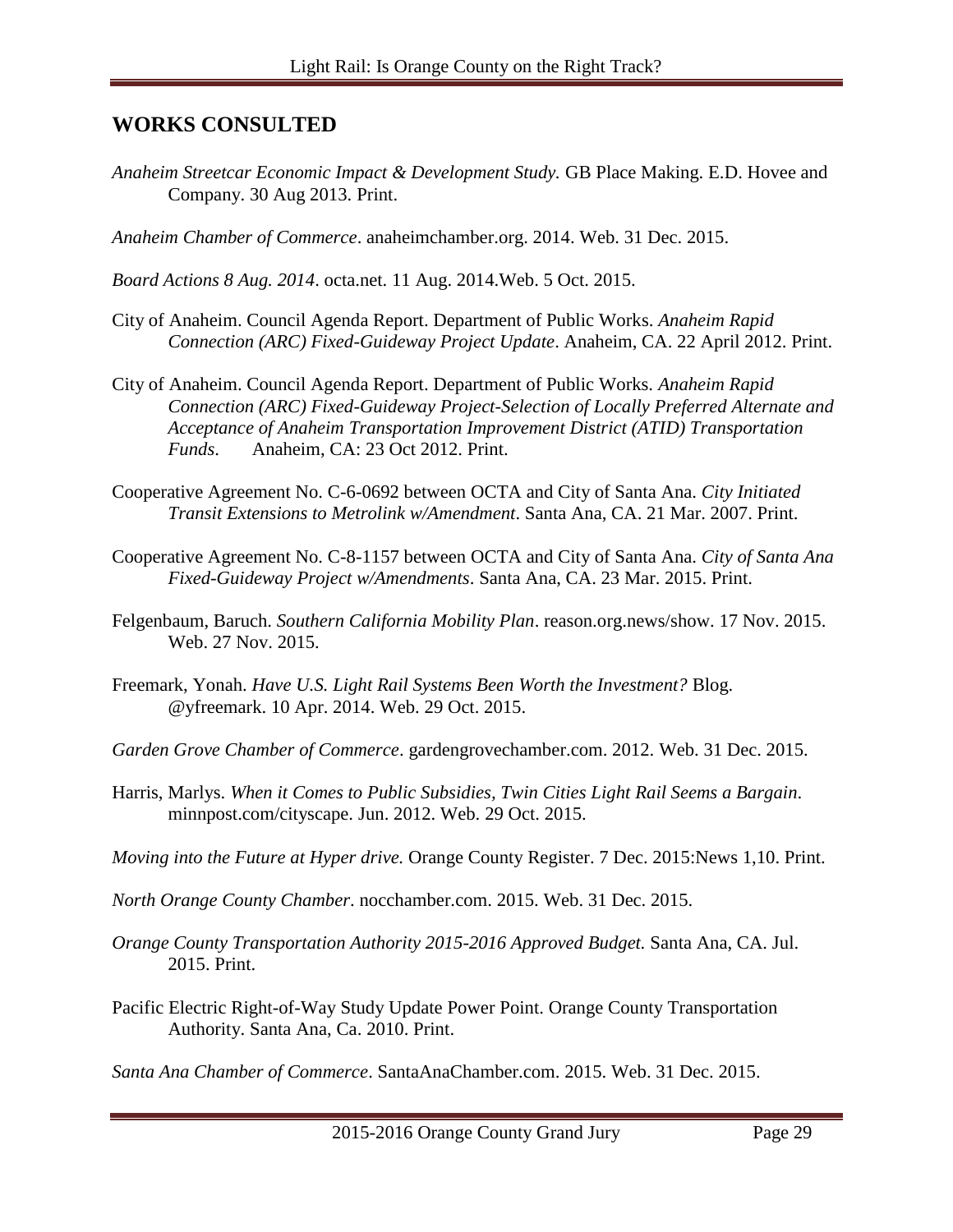*Southern California Association of Governments*. Scag.ca.gov/about. 2015. Web. 3 Jan. 2016.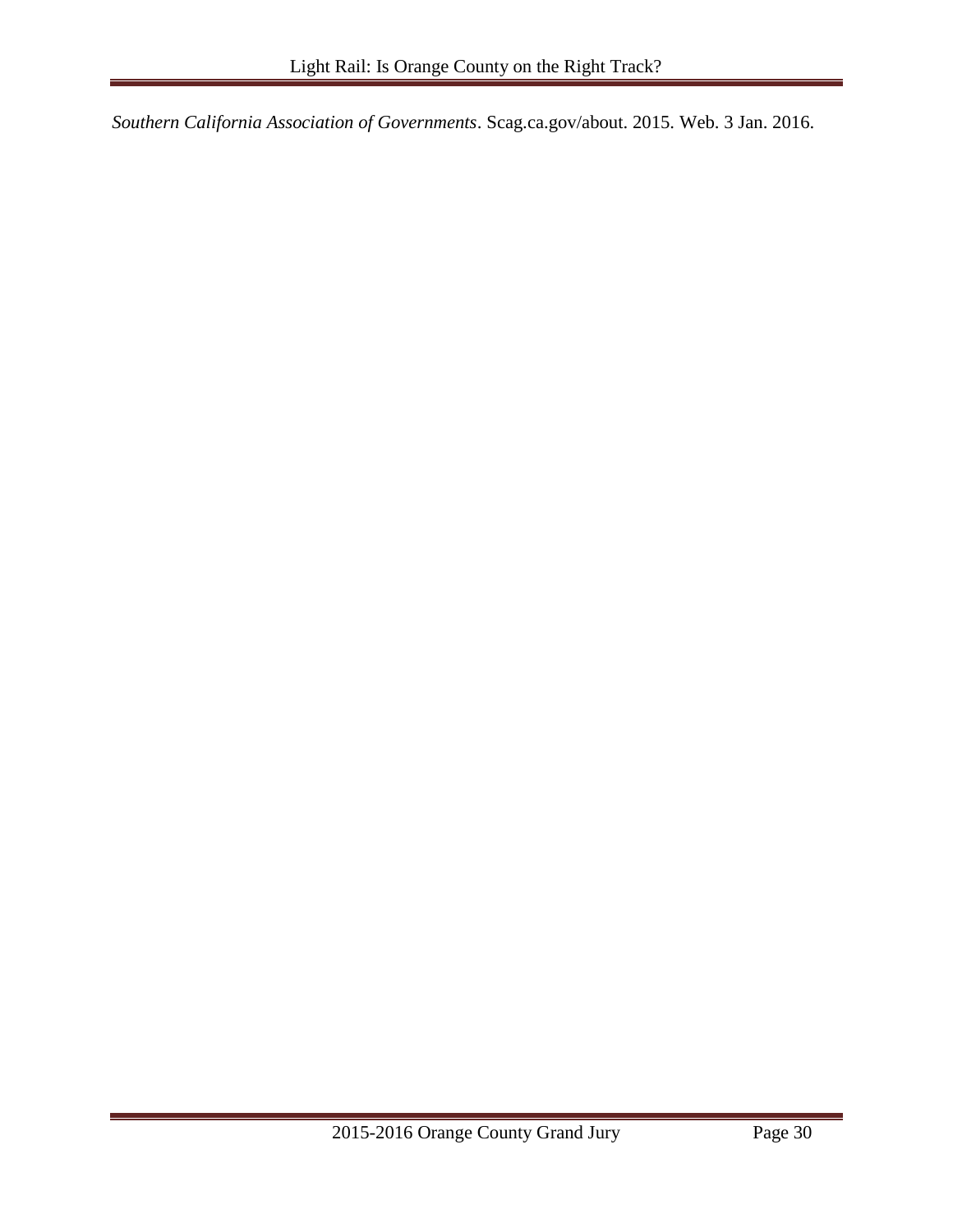### <span id="page-31-0"></span>**APPENDICES**

#### <span id="page-31-1"></span>**Appendix A: Glossary**

*Anaheim Regional Transportation Intermodal Center (ARTIC)*

The Metrolink Commuter rail station and transportation hub located at East Katella Avenue in Anaheim, CA. The ARTIC may become a terminal for the ARC Light Rail project being considered by the city of Anaheim that could eventually link the ARTIC with Anaheim's Platinum Triangle, Convention Center and Cultural Center.

#### *Anaheim Tourism Improvement District (ATID)*

On Sept. 4, 2010 the Anaheim City Council established the Anaheim Tourism Improvement District (ATID). This Special District is specifically designed to help fund promotion of local tourism and convention related programs, as well as transportation improvements helping to connect the ARTIC with the Anaheim Resort and Platinum Triangle. The ATID resolution sets aside 25% of its annual funding for planning, design, construction and operation of transit improvements. About \$3 million is generated annually that can be used to support ARC. In 2015 \$1.3 million was provided to help fund a second Environmental Impact Study required for Anaheim to meet Federal New Starts Program requirements.

### *Federal New Starts Program as defined by US DOT/FTA*

Authorized by the Moving Ahead for Progress in the  $21<sup>st</sup>$  Century Act (MAP-21), enacted (by Congress) on July 6, 2012, this law…authorizes (a)…Capital Investment Grant Program (under the U.S. Department of Transportation, Federal Transit Administration)…which)…specifies …New Starts projects must be fixed guideway projects or extensions to existing fixed guideway systems (and therefore)…can include…streetcars (Final Interim Policy Guidance 1-2).

### *High Density, Urban Core Cities*

Defined as Urban Cities with a per square mile population of 7,500 or more people.

### *OC Streetcar as defined by OCTA*

…the first modern streetcar project to be built in Orange County (to) serve Santa Ana's historic and thriving downtown...Expected to begin carrying passengers in late 2020; it will operate along a 4.15 mile route that connects the Santa Ana Regional Transportation Center (SARTC) and a new transit hub at Harbor Boulevard and Westminster Avenue in Garden Grove (OC Streetcar 1-3).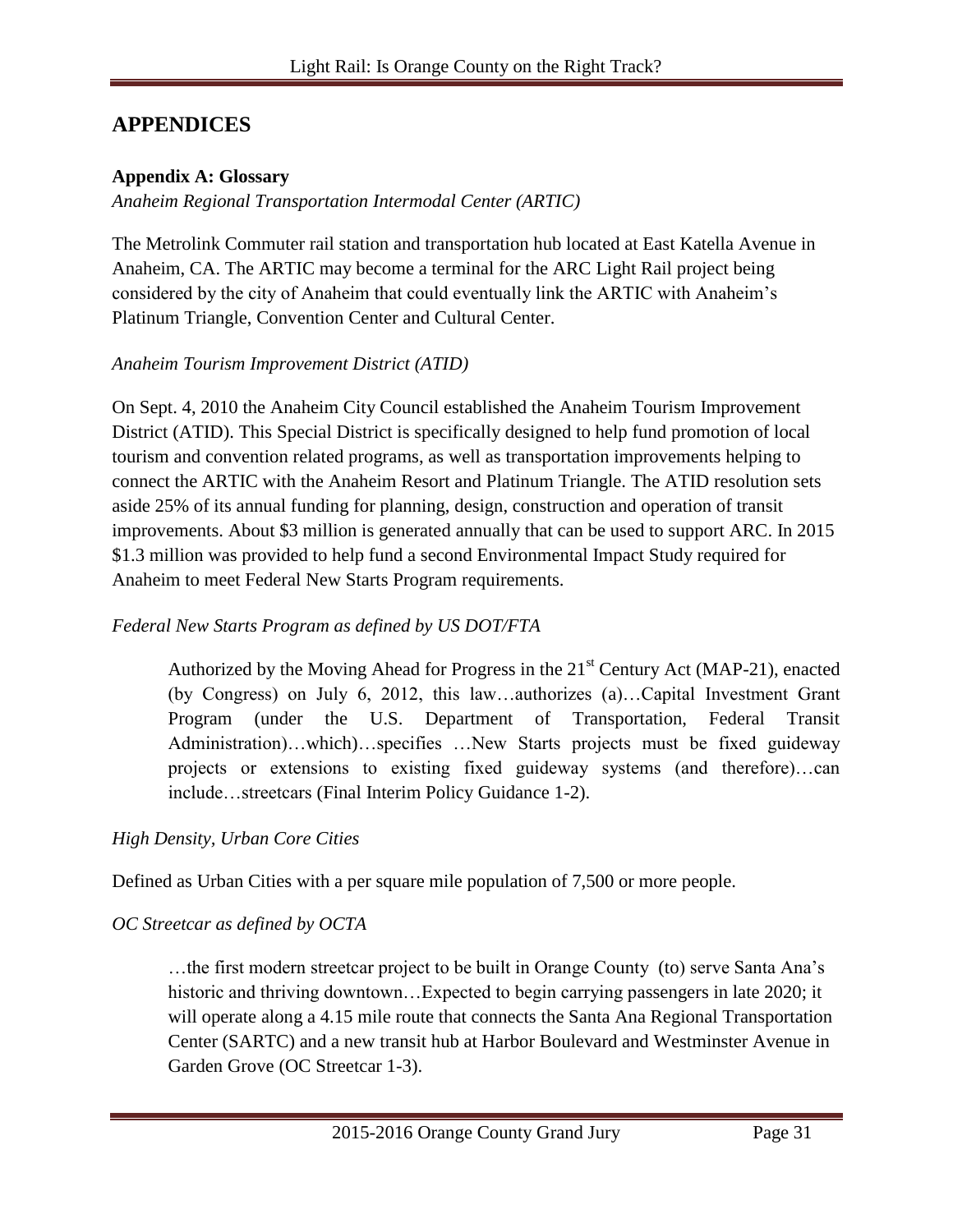#### *Santa Ana Regional Transportation Center (SARTC)*

The Metrolink Commuter Rail station and transportation hub located at 1000 E. Santa Ana Blvd. in Santa Ana, CA. The SARTC is currently operated by the City of Santa Ana and will become one of the transit terminals for the OC Streetcar project.

#### *Southern California Association of Governments (SCAG)*

SCAG was established in 1965 as a California Joint Powers Authority. As an association of local governments and agencies, SCAG meets voluntarily to address regional issues for Imperial, Los Angeles, Orange, Riverside, San Bernardino and Ventura Counties. SCAG is designated under federal law as a Metropolitan Planning Organization and under California state law as a Regional Transportation Planning Agency and a Council of Governments. The agency provides long-range regional transportation planning that includes consideration for community strategy and growth, as well as regional housing requirements and air quality management.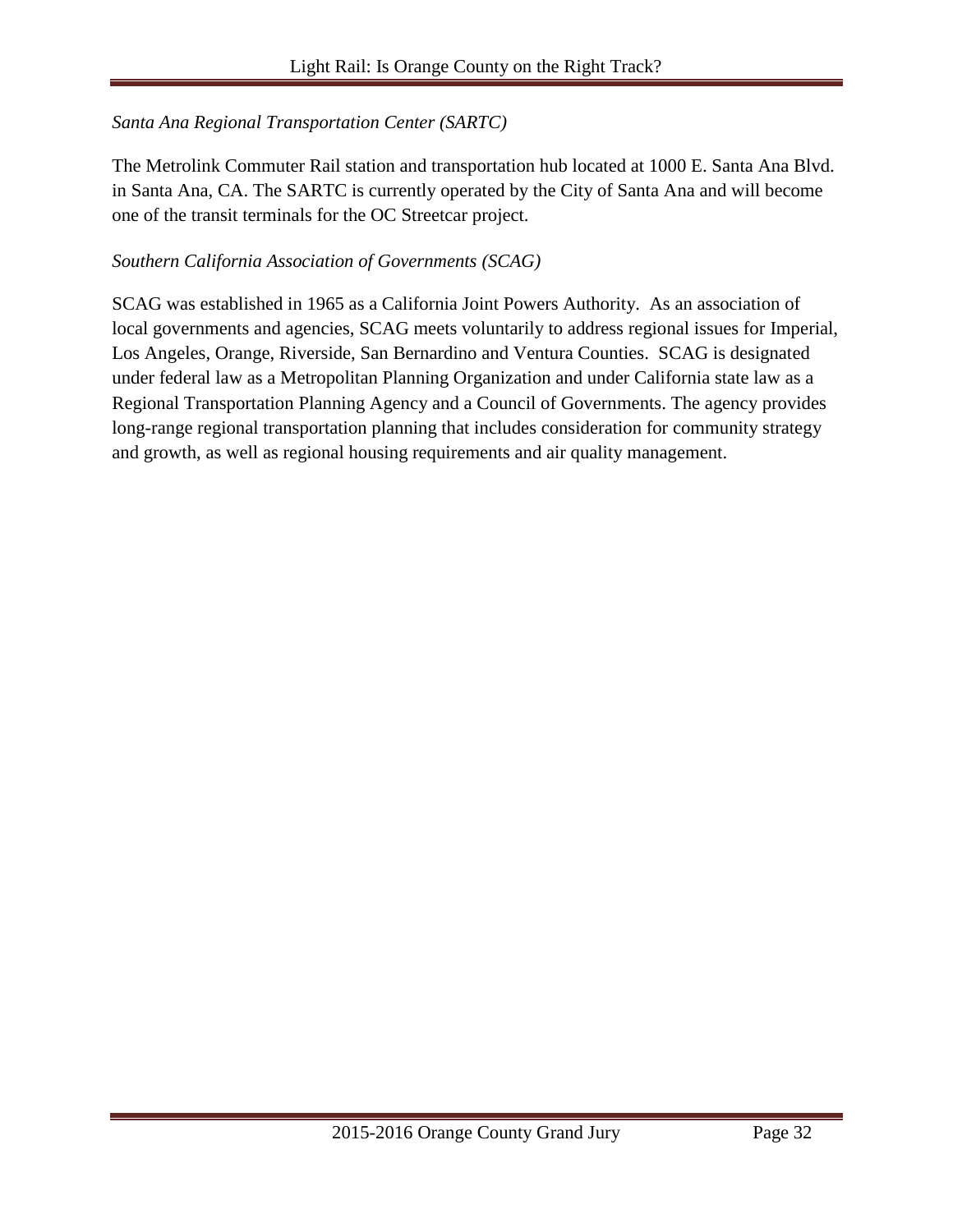### <span id="page-33-0"></span>**Appendix B: Transit Options, Metrics Analysis by Selected City**

| Grand Jury Analysis of Preferred Transit Extension Option for Santa Ana and Garden Grove: |                                 |                                    |
|-------------------------------------------------------------------------------------------|---------------------------------|------------------------------------|
| (Metrics: Transit rider attractors, funding sources and current project status.)          |                                 |                                    |
|                                                                                           | Santa Ana (OC Streetcar)        | <b>Garden Grove (OC Streetcar)</b> |
| <b>Transit Rider Attractors</b>                                                           | <b>Transit Rider Attractors</b> | <b>Transit Rider Attractors</b>    |
| <b>Manufacturing:</b>                                                                     | Yes                             | <b>Yes(Largely Contract)</b>       |
| <b>Sports Venues:</b>                                                                     | Yes (School)                    | Yes (School)                       |
| <b>Metrolink Corridor/Amtrak Line:</b>                                                    | Yes                             | Via Santa Ana                      |
| <b>Convention Center:</b>                                                                 | No                              | No                                 |
| <b>City Government Center:</b>                                                            | Yes                             | Yes                                |
| <b>County Government Center:</b>                                                          | Yes                             | No                                 |
| <b>US Government Center:</b>                                                              | Yes                             | No                                 |
| <b>General Corporate Interest:</b>                                                        | Yes                             | Yes                                |
| <b>Destination Hotels</b>                                                                 | Yes                             | Yes                                |
| <b>Destination Restaurants/Bars:</b>                                                      | Yes                             | Yes                                |
| <b>Regional Shopping Malls:</b>                                                           | Yes                             | No                                 |
| Cathedral:                                                                                | No                              | Yes                                |
| <b>Schools and Universities:</b>                                                          | Yes                             | Yes                                |
| <b>Funding Sources:</b>                                                                   | <b>Funding Sources:</b>         | <b>Funding Sources:</b>            |
| <b>Initial SCAG or OCTA Go Local Support:</b>                                             | Yes, via Go Local Program       | Yes                                |
| <b>Special District Financial Support:</b>                                                | No                              | No                                 |
| CA Cap & Trade:                                                                           | \$40.00M                        | Yes                                |
| <b>Orange County M2S Sales Tax:</b>                                                       | \$55.92M                        | Yes                                |
| Dep. Of Trans. New Start Program:                                                         | \$144.37M Program Total         | Yes                                |
| <b>Proposed President's Budget:</b>                                                       | \$125M for FY2017               | Yes                                |
| Fed.Congestion Mitigation & Air Qual. Improv:                                             | \$48.45M                        | Yes                                |
| <b>Current Project Status:</b>                                                            | <b>Current Project Status:</b>  | <b>Current Project Status:</b>     |
| <b>Project Size in Miles:</b>                                                             | 4.1 miles of double track       | Yes                                |
| <b>Feasibility and Environmental Studies Published:</b>                                   | Completed                       | Completed                          |
| <b>State and Local Funding Identified:</b>                                                | Completed                       | Completed                          |
| <b>DOT</b> approval to enter New Starts Program:                                          | Completed                       | Completed                          |
| <b>RFP release for Streetcar design:</b>                                                  | Completed                       | Completed                          |
| <b>CRAVE</b> study publication:                                                           | Completed                       | Completed                          |
| <b>DOT Project Mgmt. Consultant assigned:</b>                                             | Completed                       | Completed                          |
| <b>Project Final Design/Engineering:</b>                                                  | 2015-2017                       | 2015-2017                          |
| <b>Project Construction:</b>                                                              | 2017-2020                       | 2017-2020                          |
| <b>Project Completion/Operations Begin:</b>                                               | 2020                            | 2020                               |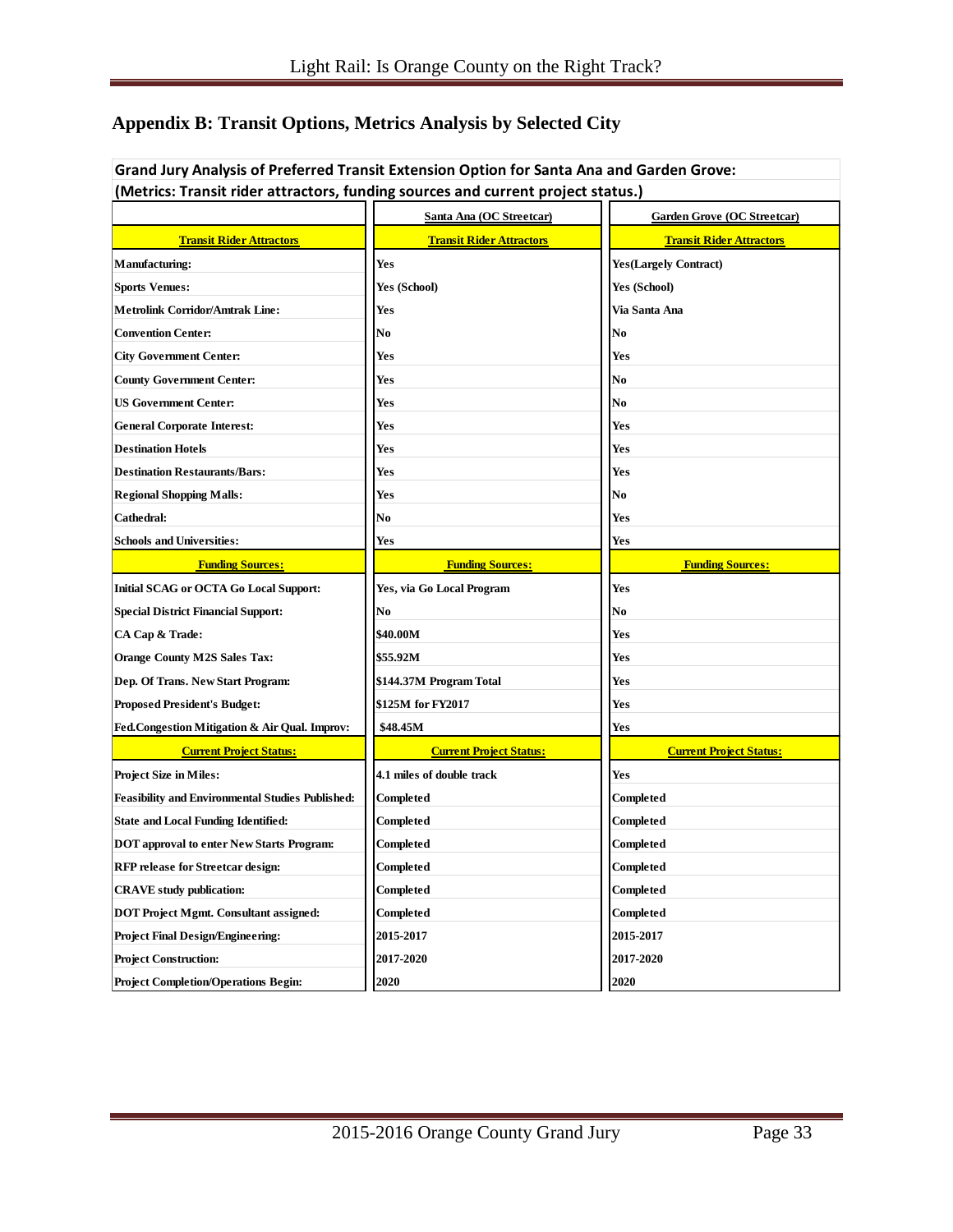| (ivietrics: General Information, relationship with OCTA, advocates & opponenents and economic goals.) |                                                 |                                           |
|-------------------------------------------------------------------------------------------------------|-------------------------------------------------|-------------------------------------------|
|                                                                                                       | Santa Ana (OC Streetcar)                        | <b>Garden Grove (OC Streetcar)</b>        |
| <b>General Information:</b>                                                                           | <b>General Information:</b>                     | <b>General Information:</b>               |
| Meets M2S Criteria for Metrolink Transit Feed:                                                        | Yes                                             | Via Santa Ana                             |
| <b>Regional Transportation Center Linkage:</b>                                                        | <b>SARTC (AMTRAK/Metrolink)</b>                 | Via Santa Ana                             |
| <b>Current Project Investment by City:</b>                                                            | \$6.976M                                        | <b>Linked to Santa Ana Effort</b>         |
| Est. cost per mile double track:                                                                      | \$70M                                           | \$70M                                     |
| <b>Increases mobility and flexibility of Labor Pool:</b>                                              | <b>North County Regional Impact</b>             | <b>North County Regional Impact</b>       |
| <b>Relationship with OCTA:</b>                                                                        | <b>Relationship with OCTA:</b>                  | <b>Relationship with OCTA:</b>            |
| Initial OCTA funded for "Go Local" Program:                                                           | <b>Go Local Grant for Transit Study</b>         | Via Santa Ana                             |
| <b>Initial Cooperative Agreement with OCTA:</b>                                                       | C-6-0692 dtd. Mar. 21, 2007 as Amended          | Re: Santa Ana Table                       |
| <b>OCTA Board approves Proj. Mgmt &amp; Ownership:</b>                                                | Aug. 11, 2014                                   | Aug. 11, 2014                             |
| Add. Coop. Agreements with OCTA:                                                                      | C-8-1157 dtd. Sep. 9, 2008 as Amended           | Re: Santa Ana Table                       |
| Add. Coop. Agreements with OCTA:                                                                      | N/A                                             | Re: Santa Ana Table                       |
| MOU w/OCTA for Proj. Compl. & Ops. Funding:                                                           | MOU C-5-3295 Eff. 8/31/2015                     | MOU C-5-3418 Eff. 9/22/2015               |
| <u> Advocates:</u>                                                                                    | <b>Advocates:</b>                               | <u> Advocates:</u>                        |
| Mayor:                                                                                                | Yes                                             | Yes                                       |
| <b>City Council:</b>                                                                                  | Unanimous                                       | Unanimous                                 |
| <b>OCTA Board of Directors:</b>                                                                       | Majority                                        | Majority                                  |
| <b>Light Rail knowlegeable City Staff:</b>                                                            | Very                                            | Very                                      |
| Theme Parks & Sports Venues:                                                                          | Yes (via Garden Grove)                          | Yes                                       |
| <b>Destination and Business Hotels:</b>                                                               | Yes                                             | Yes                                       |
| Newspaper/OpEd/Blog:                                                                                  | Light rail project needs support                | Light rail project needs support          |
| <b>Other Advocates:</b>                                                                               | Not identified                                  | LaTerra Develop. LLC Invest.@ Harbor Blvd |
| <b>Opponents:</b>                                                                                     | <b>Opponents:</b>                               | <b>Opponents:</b>                         |
| Newspaper/OpEd/Blog:                                                                                  | Articles: "Buses more cost effective"           | Articles: "Buses more cost effective"     |
| Individuals:                                                                                          | <b>Interview: Some downtown Business Owners</b> | None Identified                           |
| <b>Economic Goals:</b>                                                                                |                                                 | <b>Economic Goals:</b>                    |
|                                                                                                       | <b>Economic Goals:</b>                          |                                           |
| Although these economic goals may not be all                                                          | To increase the Business & Tax Base.            | To increase Tourist Trade & Tax Base.     |
| inclusive, based opon the Return on Investment                                                        | To increase ROW Adjacent Prop. Values.          | To contribute to a Balanced City Budget.  |
| expectations from Report interviews, they                                                             | To enable a more upscale Downtown Image.        | To increase ROW Adjacent Property Values. |
| represent a reasonable order of priority.                                                             | To attract New Business.                        | To attract New Business.                  |

#### **Grand Jury Analysis of Preferred Transit Extension Option for Santa Ana and Garden Grove: (Metrics: General Information, relationship with OCTA, advocates & opponenents and economic goals.)**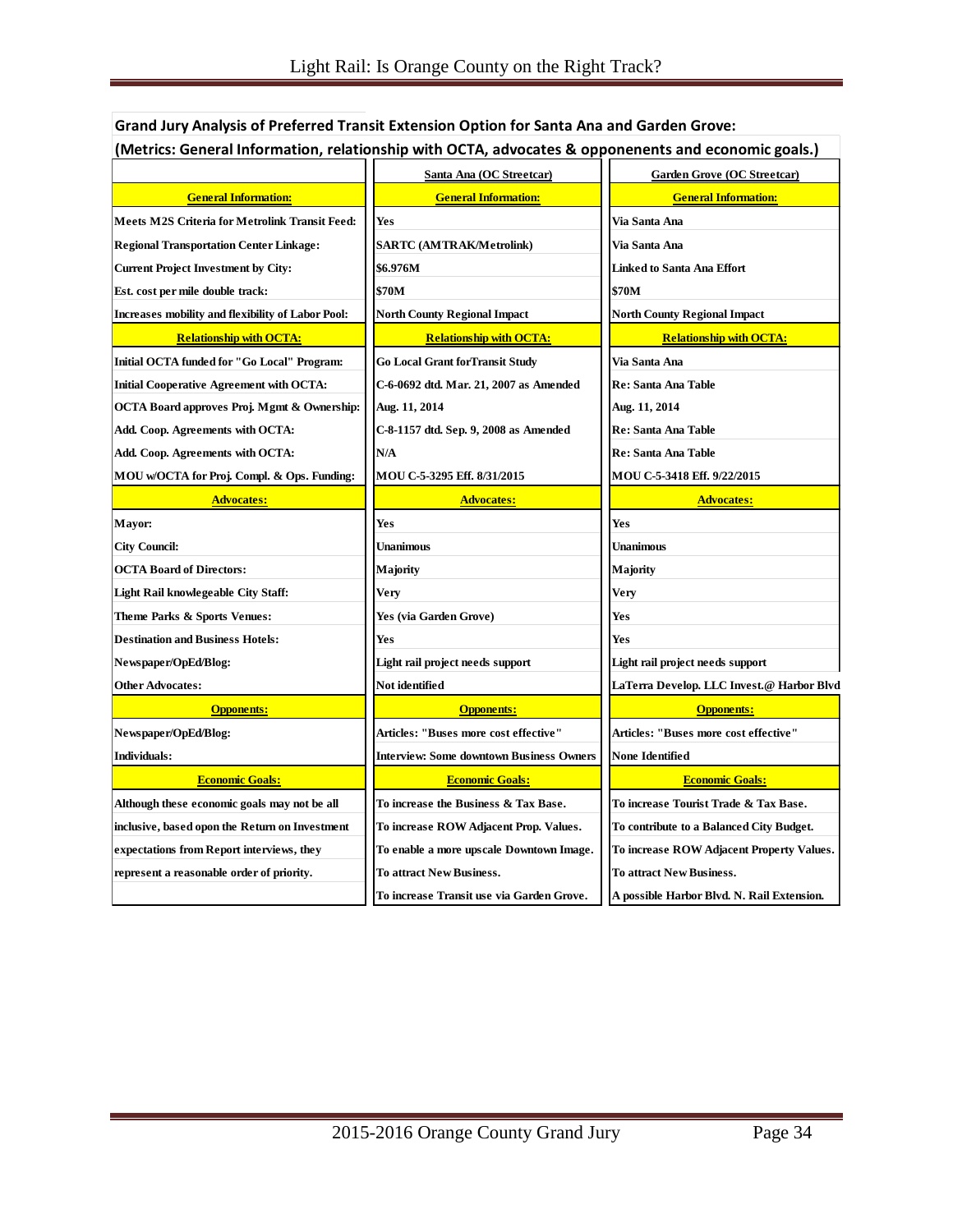| (Metrics: Transit rider attractors, funding sources and current project status.) |                                                |                                          |  |  |  |  |
|----------------------------------------------------------------------------------|------------------------------------------------|------------------------------------------|--|--|--|--|
|                                                                                  | <b>Anaheim (Anaheim Rapid Connection)</b>      | <b>Fullerton (No Policy Decision)</b>    |  |  |  |  |
| <b>Transit Rider Attractors</b>                                                  | <b>Transit Rider Attractors</b>                | <b>Transit Rider Attractors</b>          |  |  |  |  |
| <b>Major and Light Manufacturing:</b>                                            | <b>Yes</b> (Largely Contract)                  | <b>Yes</b> (Largely Contract)            |  |  |  |  |
| <b>Sports Venues:</b>                                                            | Yes                                            | Yes                                      |  |  |  |  |
| <b>Metrolink Corridor/Amtrak Line:</b>                                           | Yes                                            | <b>Yes (Two Metrolink Corridors)</b>     |  |  |  |  |
| <b>Convention Center:</b>                                                        | Yes                                            | No                                       |  |  |  |  |
| <b>City Government Center:</b>                                                   | Yes                                            | Yes                                      |  |  |  |  |
| County Government Center:                                                        | No                                             | No                                       |  |  |  |  |
| <b>US Government Center:</b>                                                     | No                                             | No                                       |  |  |  |  |
| <b>General Corporate Interest:</b>                                               | Yes                                            | Yes                                      |  |  |  |  |
| <b>Destination Hotels</b>                                                        | Yes                                            | Yes                                      |  |  |  |  |
| <b>Destination Restaurants/Bars:</b>                                             | Yes                                            | Yes                                      |  |  |  |  |
| <b>Regional Shopping Malls:</b>                                                  | Yes                                            | No                                       |  |  |  |  |
| Cathedral:                                                                       | No                                             | No                                       |  |  |  |  |
| <b>Schools and Universities:</b>                                                 | Yes                                            | <b>Yes</b>                               |  |  |  |  |
| <b>Funding Sources:</b>                                                          | <b>Funding Sources:</b>                        | <b>Funding Sources:</b>                  |  |  |  |  |
| <b>Initial SCAG or OCTA Go Local Support:</b>                                    | Yes, via Go Local Program                      | Yes, SCAG \$ for College Connector Study |  |  |  |  |
| <b>Special District Financial Support:</b>                                       | ATID (\$1.3M for Environ. Study)               | No                                       |  |  |  |  |
| CA Cap & Trade:                                                                  | Pending Fed New Starts Process Approval        | TBD                                      |  |  |  |  |
| <b>Orange County M2S Sales Tax:</b>                                              | Pending Fed New Starts Process Approval        | TBD                                      |  |  |  |  |
| Dep. Of Trans. New Start Program:                                                | <b>Pending Fed New Starts Process Approval</b> | <b>TBD</b>                               |  |  |  |  |
| No                                                                               | No                                             | \$3.5M via OCTA Pending                  |  |  |  |  |
| Fed.Congestion Mitigation & Air Qual. Improv:                                    | Pending Fed New Starts Process Approval        | TBD                                      |  |  |  |  |
| <b>Current Project Status:</b>                                                   | <b>Current Project Status:</b>                 | <b>Current Project Status:</b>           |  |  |  |  |
| <b>Project Size in Miles:</b>                                                    | 3.1 miles of double track                      | Approx. 4 miles of transit connection    |  |  |  |  |
| <b>Feasibility and Environmental Studies Published:</b>                          | Environmental Study #2 in Process              | <b>Pending Policy Decision</b>           |  |  |  |  |
| <b>State and Local Funding Identified:</b>                                       | Pending                                        | <b>Pending Policy Decision</b>           |  |  |  |  |
| DOT approval to enter New Starts Program:                                        | Pending                                        | <b>Pending Policy Decision</b>           |  |  |  |  |
| <b>RFP release for Streetcar design:</b>                                         | Pending                                        | <b>Pending Policy Decision</b>           |  |  |  |  |
| <b>CRAVE</b> study publication:                                                  | Pending                                        | <b>Pending Policy Decision</b>           |  |  |  |  |
| DOT Project Mgmt. Consultant assigned:                                           | Completed                                      | <b>Pending Policy Decision</b>           |  |  |  |  |
| <b>Project Final Design/Engineering:</b>                                         | TBD                                            | <b>Pending Policy Decision</b>           |  |  |  |  |
| <b>Project Construction:</b>                                                     | TBD                                            | <b>Pending Policy Decision</b>           |  |  |  |  |
| <b>Project Completion/Operations Begin:</b>                                      | TBD                                            | <b>Pending Policy Decision</b>           |  |  |  |  |

## **Grand Jury Analysis of Preferred Transit Extension Options for Anaheim and Fullerton:**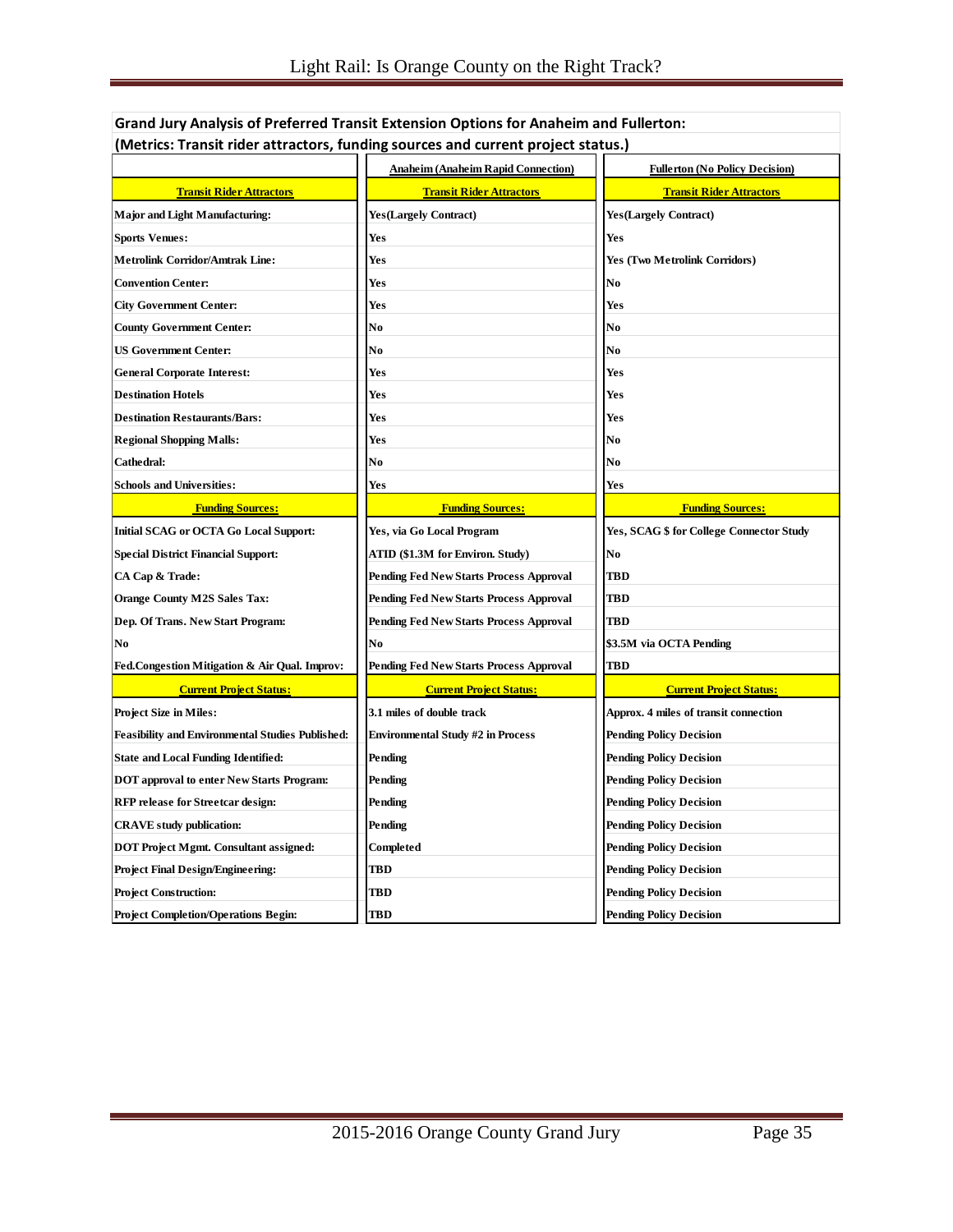| (Metrics: General Information, relationship with OCTA, advocates & opponenents and economic goals.) |                                             |                                               |  |  |  |  |
|-----------------------------------------------------------------------------------------------------|---------------------------------------------|-----------------------------------------------|--|--|--|--|
|                                                                                                     | <b>Anaheim (Anaheim Rapid Connection)</b>   | <b>Fullerton (No Policy Decision)</b>         |  |  |  |  |
| <b>General Information:</b>                                                                         | <b>General Information:</b>                 | <b>General Information:</b>                   |  |  |  |  |
| Meets M2S Criteria for Metrolink Transit Feed:                                                      | Yes                                         | <b>Yes</b>                                    |  |  |  |  |
| <b>Regional Transportation Center Linkage:</b>                                                      | <b>ARTIC (AMTRAK/Metrolink)</b>             | <b>AMTRAK/Metrolink (2 Corridors)</b>         |  |  |  |  |
| <b>Current Project Investment by City:</b>                                                          | \$3,603M                                    | <b>Not Yet</b>                                |  |  |  |  |
| Est. cost per mile double track:                                                                    | \$100M                                      | Estimate: \$70M if light rail used            |  |  |  |  |
| <b>Increases mobility and flexibility of Labor Pool:</b>                                            | <b>North County Regional Impact</b>         | North County Regional Impact                  |  |  |  |  |
| <b>Relationship with OCTA:</b>                                                                      | <b>Relationship with OCTA:</b>              | <b>Relationship with OCTA:</b>                |  |  |  |  |
| Initial OCTA funded for "Go Local" Program:                                                         | Go Local Grant forTransit Master Plan Study | <b>SCAG Grant for College Connector Study</b> |  |  |  |  |
| <b>Initial Cooperative Agreement with OCTA:</b>                                                     | C-8-1156 dtd. 9/16/2015 as Amended          | <b>Not Yet</b>                                |  |  |  |  |
| OCTA Board approves Proj. Mgmt & Ownership:                                                         | OCTA approves 6/24/14 Light Rail selection  | Not Yet                                       |  |  |  |  |
| Add. Coop. Agreements with OCTA:                                                                    | C-1-2448 dtd. 3/14/2011 as Amended          | Not Yet                                       |  |  |  |  |
| Add. Coop. Agreements with OCTA:                                                                    | C-1-3115 dtd. 1/4/2012 as Amended           | Not Yet                                       |  |  |  |  |
| MOU w/OCTA for Proj. Compl. & Ops. Funding:                                                         | Pending                                     | <b>Not Yet</b>                                |  |  |  |  |
| <b>Advocates:</b>                                                                                   | <b>Advocates:</b>                           | <b>Advocates:</b>                             |  |  |  |  |
| Mayor                                                                                               | No                                          | <b>Pending Policy Decision</b>                |  |  |  |  |
| <b>City Council</b>                                                                                 | Oct. 2012 By Majority Vote                  | Majority                                      |  |  |  |  |
| Majority                                                                                            | Majority OCTA Board                         | <b>Early OCTA Support for Study</b>           |  |  |  |  |
| <b>Light Rail knowlegeable City Staff</b>                                                           | Verv                                        | Yes                                           |  |  |  |  |
| Theme Parks & Sports Venues                                                                         | Yes                                         | <b>Connections to other Cities</b>            |  |  |  |  |
| <b>Destination and Business Hotels</b>                                                              | Yes                                         | Yes but local                                 |  |  |  |  |
| Newspaper/OpEd/Blog:                                                                                | Light rail project needs support            | Light rail is a good solution                 |  |  |  |  |
| <b>Other Advocates:</b>                                                                             | ATID (\$1.3M for Eiviron. Study)            | \$3.5M via OCTA Pending                       |  |  |  |  |
| <b>Opponents:</b>                                                                                   | <b>Opponents:</b>                           | <b>Opponents:</b>                             |  |  |  |  |
| Newspaper/OpEd/Blog:                                                                                | Articles: "Buses more cost effective"       | <b>Some Community Opposition</b>              |  |  |  |  |
| Individuals:                                                                                        | <b>Interview: Some Community Opposition</b> | <b>Interview: Some Community Opposition</b>   |  |  |  |  |
| <b>Economic Goals:</b>                                                                              | <b>Economic Goals:</b>                      | <b>Economic Goals:</b>                        |  |  |  |  |
| Although these economic goals may not be all                                                        | To increase Tourist Trade & Tax Base.       | To promote College connectivity.              |  |  |  |  |
| inclusive, based opon the Return on Investment                                                      | To increase ROW Adjacent Property Values.   | To increase Transit Use to Los Angeles.       |  |  |  |  |
| expectations from Report Investigation,                                                             | To inhance downtown image.                  | To increase Tourist Trade & Tax Base.         |  |  |  |  |
| they represent a reasonable order of priority                                                       | To supt. Business & Urban Development.      | To increase Downtown Business Developm't.     |  |  |  |  |
| for each city.                                                                                      | To increase Transit Use via ARTIC.          | To supt. Business Development.                |  |  |  |  |

## **Grand Jury Analysis of Preferred Transit Extension Options for Anaheim and Fullerton:**